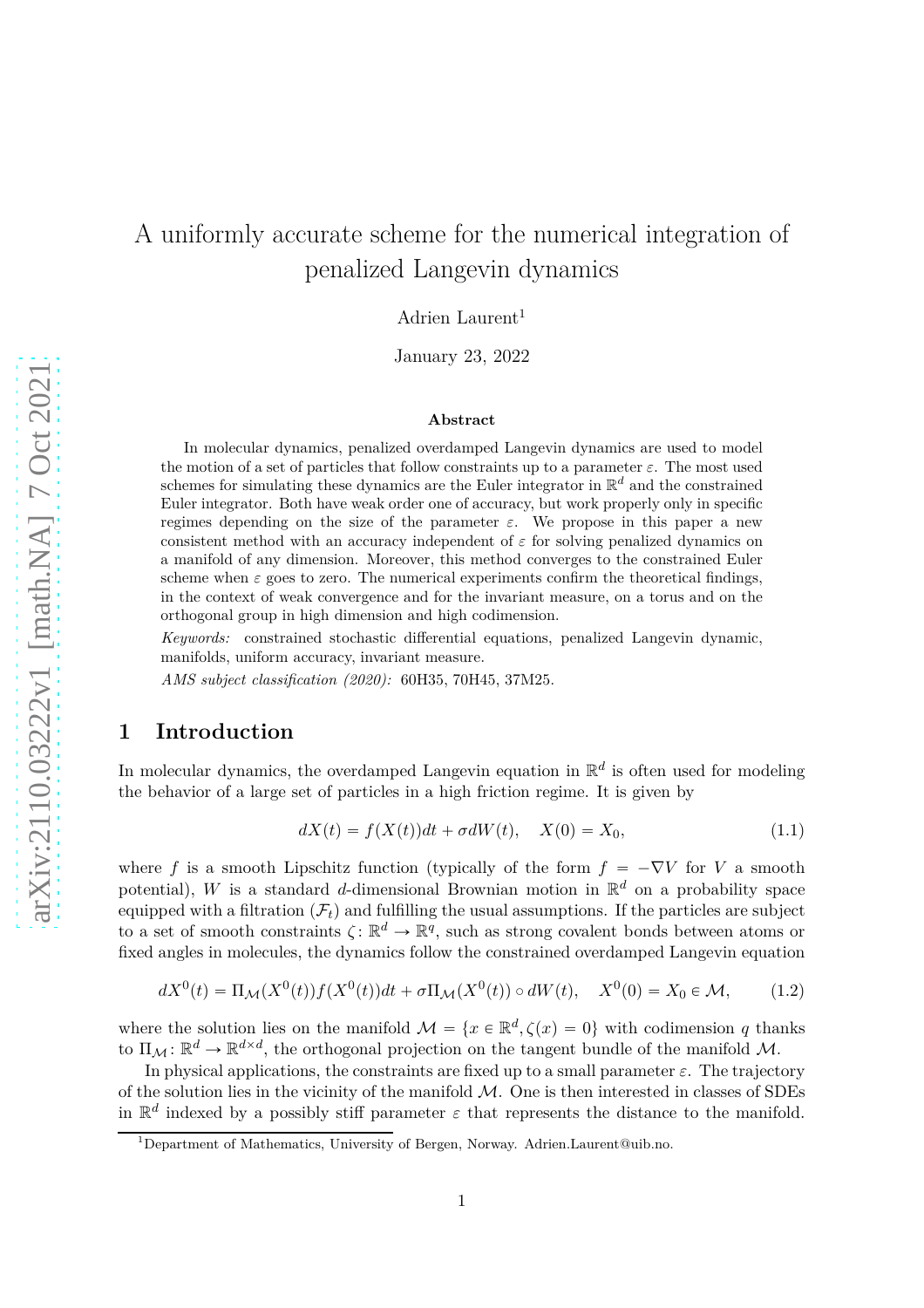We introduce the following penalized dynamics in  $\mathbb{R}^d$  to simulate trajectories in a vicinity of the manifold  $\mathcal{M}$ ,

<span id="page-1-0"></span>
$$
dX^{\varepsilon}(t) = f(X^{\varepsilon}(t))dt + \sigma dW(t) + \frac{\sigma^2}{4}\nabla \ln(\det(G))(X^{\varepsilon}(t))dt - \frac{1}{\varepsilon}(gG^{-1}\zeta)(X^{\varepsilon}(t))dt, \quad (1.3)
$$

where  $X^{\varepsilon}(0) = X_0$ , the parameter  $\varepsilon > 0$  is fixed with arbitrary size,  $g = \nabla \zeta : \mathbb{R}^d \to \mathbb{R}^{d \times q}$ and  $G = g^T g \colon \mathbb{R}^d \to \mathbb{R}^{q \times q}$  is the Gram matrix. It was shown in [\[11,](#page-20-0) Appendix C] for the following similar penalized dynamics that the solution  $X^{\varepsilon}$  converges strongly to the solution  $X^{0}$ of  $(1.2)$  if  $X_0 \in \mathcal{M}$ ,

<span id="page-1-1"></span>
$$
dX^{\varepsilon}(t) = f(X^{\varepsilon}(t))dt + \sigma dW(t) + \frac{\sigma^2}{4}\nabla \ln(\det(G))(X^{\varepsilon}(t))dt - \frac{1}{\varepsilon}(g\zeta)(X^{\varepsilon}(t))dt.
$$
 (1.4)

For the sake of simplicity, we study equations of the form [\(1.3\)](#page-1-0) and leave the creation of uni-formly accurate methods for solving [\(1.4\)](#page-1-1) for future work. The additional term  $\frac{\sigma^2}{4} \nabla \ln(\det(G))$ is a correction term (called the Fixman correction) that is needed to obtain the convergence to the constrained dynamics [\(1.2\)](#page-0-0) (see [\[27,](#page-21-0) Sec. 3.2.3.4] and references therein). In the deterministic setting, that is, when  $\sigma = 0$ , equation [\(1.3\)](#page-1-0) is a singular perturbation problem, and it converges to a differential algebraic equation (DAE) of index two in the limit  $\varepsilon \to 0$  (see [\[16,](#page-20-1) Chap. VI-VII]).

There are different ways to approximate the solution of the dynamics [\(1.3\)](#page-1-0). A strong approximation focuses on approaching the realization of a single trajectory of [\(1.3\)](#page-1-0) for a given realization of the Wiener process *W*. A weak approximation approaches the average of functionals of the solution at a fixed time *T*, that is, quantities of the form  $\mathbb{E}[\phi(X^{\varepsilon}(T))]$  for  $\phi$ a smooth test function. In addition, under growth assumptions and smoothness assumptions on the vector fields in [\(1.3\)](#page-1-0) (see, for instance, [\[17\]](#page-20-2)), the dynamics [\(1.3\)](#page-1-0) naturally satisfy an ergodicity property, that is, there exists a unique invariant measure  $d\mu_{\infty}^{\varepsilon}$  in  $\mathbb{R}^d$  that has a density  $\rho_{\infty}^{\varepsilon}$  with respect to the Lebesgue measure, such that for all test functions  $\phi$ ,

$$
\lim_{T \to \infty} \frac{1}{T} \int_0^T \phi(X(t)) dt = \int_{\mathbb{R}^d} \phi(x) d\mu_{\infty}^{\varepsilon}(x) \quad \text{almost surely.} \tag{1.5}
$$

An approximation for the invariant measure focuses on approaching the average of a functional in the stationary state, that is, the quantity  $\int_{\mathbb{R}^d} \phi(x) d\mu_{\infty}^{\varepsilon}(x)$ . This is a computational challenge when the dimension *d* is high, which is the case in the context of molecular dynamics where the dimension is proportional to the number of particles, as a standard quadrature formula becomes prohibitively expensive in high dimension. We emphasize that the invariant measure  $\mu_{\infty}^{\varepsilon}$  becomes singular with respect to the Lebesgue measure on  $\mathbb{R}^d$  in the limit  $\varepsilon \to 0$ , and tends weakly as  $\varepsilon \to 0$  to  $d\mu_{\infty}^0$ , a measure that is absolutely continuous to  $d\sigma_{\mathcal{M}}$ , the canonical measure on M induced by the Euclidean metric of  $\mathbb{R}^d$ . In this paper, we propose weak convergence results for a new uniformly accurate integrator for solving equation [\(1.3\)](#page-1-0), and numerical experiments in the weak context and for the invariant measure, as we recall that a scheme of weak order *r* automatically has order  $p \geq r$  for the invariant measure (see, for instance, [\[30\]](#page-21-1)).

The most used discretization for solving  $(1.3)$  is the explicit Euler integrator in  $\mathbb{R}^d$  (see [\[10,](#page-20-3) [26,](#page-21-2) [27,](#page-21-0) [28\]](#page-21-3) for instance),

<span id="page-1-2"></span>
$$
X_{n+1} = X_n + \sqrt{h}\sigma\xi + hf(X_n) + h\frac{\sigma^2}{4}\nabla\ln(\det(G))(X_n) - \frac{h}{\varepsilon}(gG^{-1}\zeta)(X_n). \tag{1.6}
$$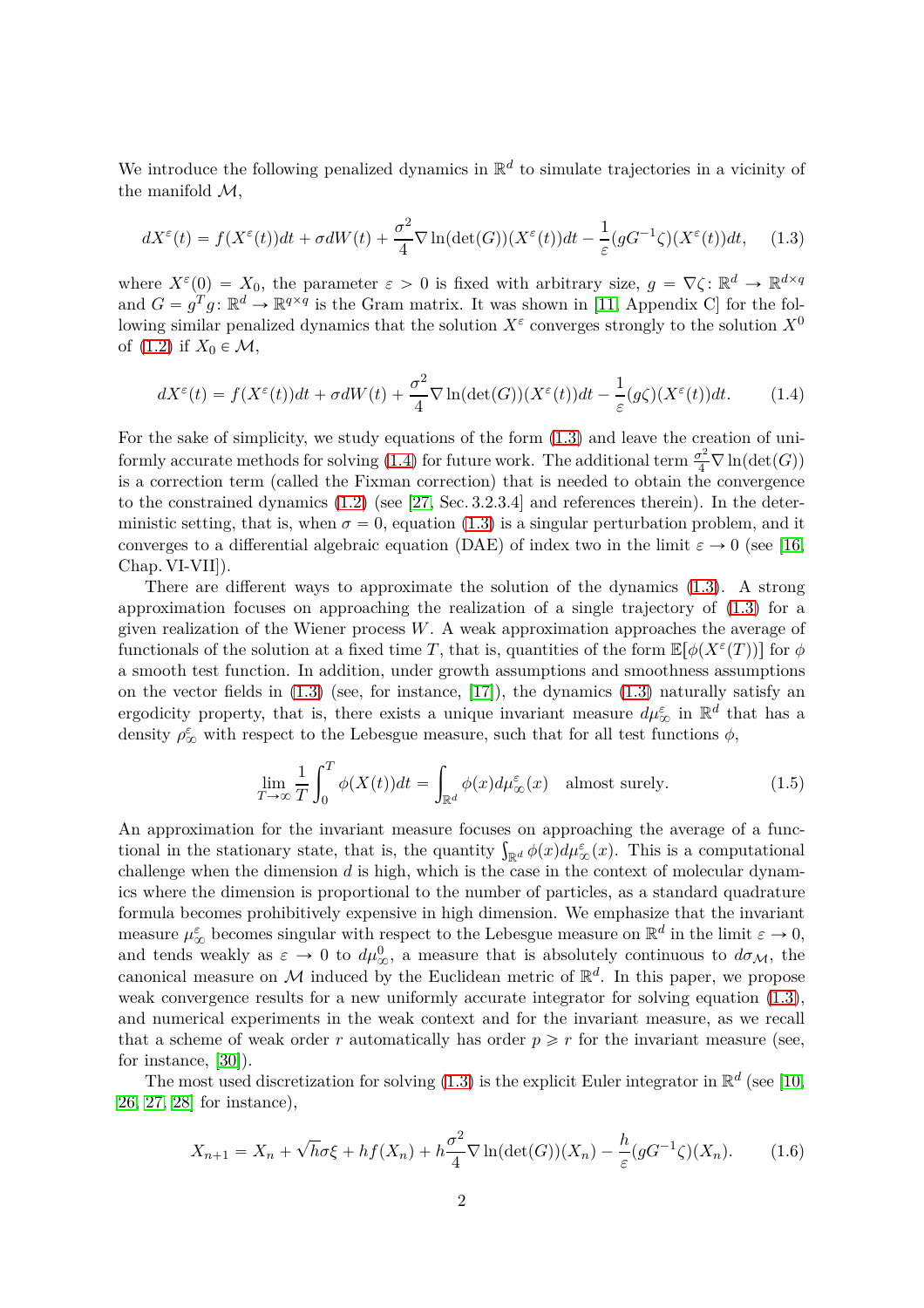This integrator has weak order one of accuracy, but it faces some severe stepsize restriction due to its instability, typically of the form  $h \ll \varepsilon$ , in order to be accurate in the regime  $\varepsilon \to 0$ . The alternative on the manifold of the explicit Euler scheme [\(1.6\)](#page-1-2) is the constrained Euler scheme

<span id="page-2-0"></span>
$$
X_{n+1}^{0} = X_{n}^{0} + \sqrt{h}\sigma\xi + hf(X_{n}^{0}) + g(X_{n}^{0})\lambda^{0}, \quad \zeta(X_{n+1}^{0}) = 0,
$$
\n(1.7)

where  $\lambda^0 \in \mathbb{R}^q$  acts as a Lagrange multiplier, and is determined by the constraint  $\zeta(X_{n+1}^0) = 0$ . This integrator has weak order one for solving  $(1.2)$  and it lies on the manifold M. It is a consistent approximation of  $(1.3)$  if  $\varepsilon$  is close to zero. This integrator is, however, not fit for solving [\(1.3\)](#page-1-0) if the size of  $\varepsilon$  is of the order of one, since the exact solution is not constrained on the manifold in this regime. We mention a few other techniques to integrate numerically [\(1.3\)](#page-1-0). In [\[21,](#page-20-4) [23\]](#page-20-5), high order Runge-Kutta methods are proposed for sampling the invariant measure in  $\mathbb{R}^d$  and on manifolds. The paper [\[29\]](#page-21-4) presents a constrained integrator based on the RATTLE scheme (see [\[33,](#page-21-5) [4,](#page-19-0) [16\]](#page-20-1)) in the context of the underdamped Langevin dynamics. Some of the previously cited discretizations can be combined with Metropolis-Hastings rejection procedures [\[31,](#page-21-6) [18\]](#page-20-6), as done, for instance, in [\[14,](#page-20-7) [7,](#page-19-1) [28,](#page-21-3) [35,](#page-21-7) [29\]](#page-21-4). As for the Euler integrators  $(1.6)-(1.7)$  $(1.6)-(1.7)$ , all of the previously mentioned methods are accurate provided that the parameter  $\varepsilon$  is not small in the context of methods in  $\mathbb{R}^d$ , or small for constrained methods. When applied in the regime where  $\varepsilon$  and h share the same order of magnitude, the accuracy of these methods quickly deteriorates, and they may face stability issues.

Inspired by the flaws of these integrators for solving [\(1.3\)](#page-1-0), we propose in this paper a new consistent integrator with uniform accuracy (UA) and uniform cost for solving penalized Langevin dynamics, that is a method for solving [\(1.3\)](#page-1-0) whose accuracy and cost do not depend on the parameter  $\varepsilon$ . In particular, this method is asymptotic-preserving (AP), that is, it converges in the two regimes  $\varepsilon \to 0$  and  $\varepsilon \sim 1$ . Moreover, it reduces to the constrained Euler scheme [\(1.7\)](#page-2-0) in the limit  $\varepsilon \to 0$ . Let us mention that uniformly accurate and asymptoticpreserving integrators are used extensively in the context of multiscale problems (see, for instance, the recent works [\[6,](#page-19-2) [8,](#page-19-3) [9,](#page-19-4) [22\]](#page-20-8), as well as the references therein), though the problem we study and the techniques we use in the present paper are different.

The article is organized as follows. Section [2](#page-2-1) is devoted to the presentation of the new integrator and to the main convergence results. In Section [3,](#page-7-0) we build a weak asymptotic expansion of the solution of [\(1.3\)](#page-1-0) that is uniform in  $\varepsilon$ , and we use it for proving the uniform accuracy of our integrator. We compare in Section [4](#page-16-0) the new integrator with the explicit Euler scheme in  $\mathbb{R}^d$  [\(1.6\)](#page-1-2) and the constrained Euler scheme [\(1.7\)](#page-2-0) on M in numerical experiments on a torus and on the orthogonal group to confirm its order of convergence in the weak context and for sampling the invariant measure. Finally, we present some possible extensions and future work in Section [5.](#page-18-0)

# <span id="page-2-1"></span>**2 Uniformly accurate integrator for penalized Langevin dynamics**

In this section, we present the new uniformly accurate integrator and the main convergence results of this paper. The proofs are postponed to Section [3.](#page-7-0)

Let us first settle down a few notations and assumptions. We assume in the rest of the article that M is a compact and smooth manifold of codimension  $q \geq 1$  embedded in  $\mathbb{R}^d$ . We suppose in addition that the Gram matrix  $G(x)$  is invertible for all x in M. With these notations, the projection  $\Pi_{\mathcal{M}}$  on the tangent bundle is given by  $\Pi_{\mathcal{M}}(x) = I_d - G^{-1}(x)g(x)g^T(x)$ .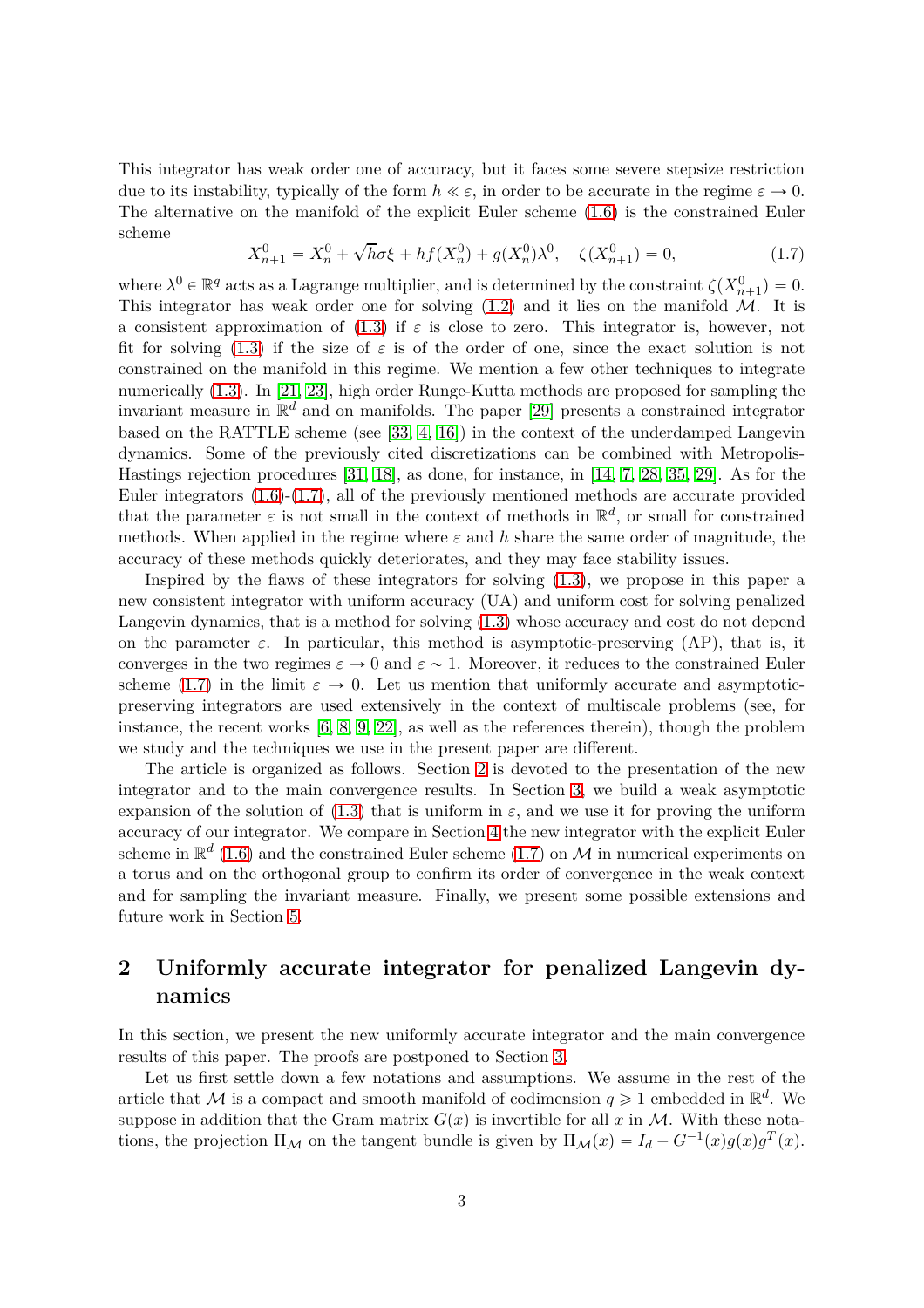The test functions belong to  $C_P^{\infty}(\mathbb{R}^d, \mathbb{R})$ , the vector space of  $C^{\infty}$  functions  $\phi(x)$  such that all partial derivatives up to any order have a polynomial growth of the form

$$
\left|\phi^{(k)}(x)\right| \leqslant C(1+|x|^K),
$$

where the constants *C* and *K* are independent of  $x \in \mathbb{R}^d$ , and where we denote by  $|x| =$  $(x^T x)^{1/2}$  the Euclidean norm in  $\mathbb{R}^d$ . Similarly, we denote by  $\mathcal{C}_P^p$  $P_P^p(\mathbb{R}^d, \mathbb{R})$  the space of  $\mathcal{C}^p$  functions whose partial derivatives up to order *p* have polynomial growth. We use the following notation for differentials in  $\mathbb{R}^d$ : for all vectors  $a^1, \ldots, a^m \in \mathbb{R}^d$ , we denote

$$
\phi^{(m)}(x)(a^1, \ldots, a^m) = \sum_{i_1, \ldots, i_m=1}^d \partial_{i_1, \ldots, i_m} \phi(x) a^1_{i_1} \ldots a^m_{i_m} = \sum_{i_1, \ldots, i_m=1}^d \frac{\partial^m \phi}{\partial x_{i_1} \ldots \partial x_{i_m}} (x) a^1_{i_1} \ldots a^m_{i_m}.
$$

Moreover, for  $\phi: \mathbb{R}^d \to \mathbb{R}^{d \times k}$  and  $(e_i)$  the canonical basis of  $\mathbb{R}^d$ , we write

$$
\Delta \phi(x) = \sum_{i=1}^d \phi''(x)(e_i, e_i) \quad \text{and} \quad (\text{div }\phi(x))_j = \sum_{i=1}^d \phi'_{ij}(x)(e_i).
$$

In the rest of the paper, we make the following assumption, in the spirit of [\[11,](#page-20-0) Appendix C] and [\[32,](#page-21-8) Chap. 2].

<span id="page-3-1"></span>**Assumption 2.1.** The map f is bounded, Lipschitz and lies in  $C_P^3$  $P^3$ *P*. The maps g and g' are *bounded in*  $\mathbb{R}^d$ *, and there exists*  $c > 0$  *such that, for*  $x, y \in \mathbb{R}^d$ *,* 

<span id="page-3-0"></span>
$$
|G_y(x)| \ge c(1+|y|)^{-1}
$$
, where  $G_y(x) = \int_0^1 g^T(x+\tau y)d\tau g(x)$ . (2.1)

*In addition, there exists a smooth change of coordinate*

$$
\psi \colon \mathbb{R}^d \to \mathbb{R}^d
$$

$$
x \mapsto \begin{pmatrix} \varphi(x) \\ \zeta(x) \end{pmatrix}
$$

*where*  $\varphi: \mathbb{R}^d \to \mathbb{R}^{d-q}$  *satisfies*  $\varphi'g = 0$ . The map  $\psi$  lies in  $\mathcal{C}_P^5$  $\frac{5}{P}$ *, is invertible,*  $\psi'$  *and*  $\psi''$  *are Lipschitz and there exist two constants*  $c, C > 0$  *such that*  $c \le |\psi'(x)| \le C$ *.* 

Note that the existence of the change of coordinate  $\psi$  is always valid in a neighborhood of the smooth manifold M, and that [\(2.1\)](#page-3-0) implies that  $|G(x)| \geq c > 0$ . If the standard assumption that the Gram matrix  $G(x) = G_0(x)$  is invertible on M is satisfied, the estimate [\(2.1\)](#page-3-0) is also valid in a neighborhood of the compact manifold  $\mathcal{M}$ , as  $G_y^{-1}(x)$  is then well-defined and Lipschitz uniformly in *x* in a neighborhood of M.

Under Assumption [2.1,](#page-3-1) the problems [\(1.2\)](#page-0-0) and [\(1.3\)](#page-1-0) are well posed, and we obtain the strong convergence of the penalized dynamics  $(1.3)$  to the constrained dynamics  $(1.2)$ .

<span id="page-3-2"></span>**Theorem 2.2** ([\[11\]](#page-20-0)). *Under Assumption* [2.1,](#page-3-1) the solution  $X^{\varepsilon}$  of the penalized dynamics [\(1.3\)](#page-1-0) *converges strongly to*  $X^0$ *, the solution of the constrained dynamics* [\(1.2\)](#page-0-0)*, that is, for all*  $t \leq T$ *, there exists a constant*  $C > 0$  *such that, for all*  $\varepsilon > 0$ *,* 

$$
\sup_{t \leq T} \mathbb{E} \Big[ \left| X^{\varepsilon}(t) - X^{0}(t) \right|^{2} \Big] \leq C \varepsilon.
$$

*Moreover,*  $\zeta(X^{\varepsilon}(t))$  *satisfies* 

$$
\sup_{t\leq T}\mathbb{E}\Big[\left|\zeta(X^{\varepsilon}(t))\right|^{2}\Big]\leqslant C\varepsilon.
$$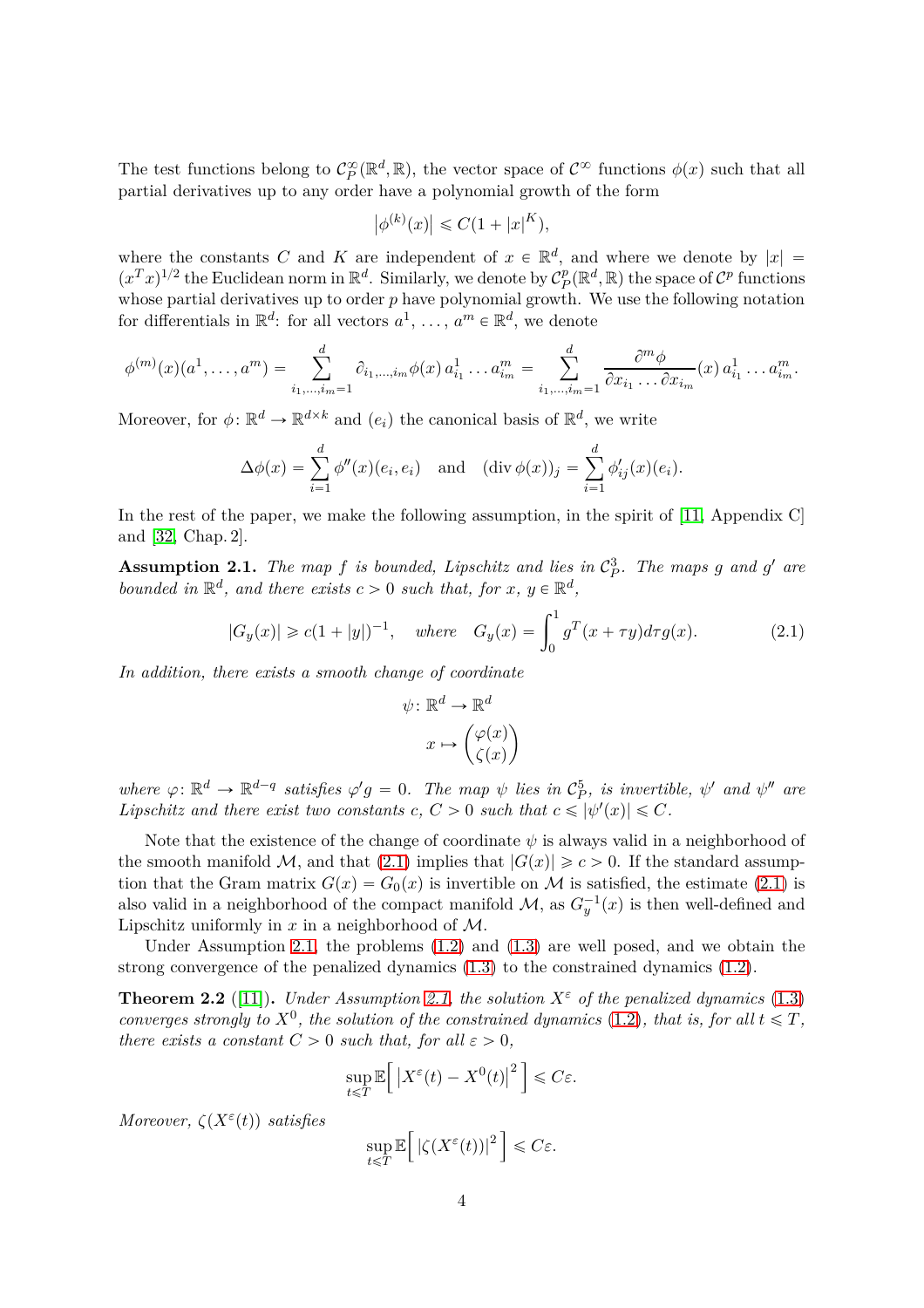This result was first introduced in [\[11,](#page-20-0) Appendix C] for slightly different penalized dynamics. The proof is almost identical, but we present it in Appendix [A](#page-21-9) for the sake of completeness. In the deterministic setting with  $\sigma = 0$ , the convergence to the manifold is of order 1 in  $\varepsilon$  instead of order 1/2.

We introduce the new integrator for approximating the penalized dynamics [\(1.3\)](#page-1-0) with cost and accuracy independent of the parameter  $\varepsilon$ , and a cost comparable to that of the constrained Euler scheme [\(1.7\)](#page-2-0) in terms of the number of evaluations of the functions  $f$ ,  $\zeta$ ,  $g$ and  $g'$ .

**New Method** (Uniform discretization of penalized overdamped Langevin dynamics)  $X_0^{\varepsilon} = X_0$ **for**  $n \geq 0$  **do**  $X_{n+1}^{\varepsilon} = X_n^{\varepsilon} +$  $\sqrt{h}\sigma\xi_n + hf(X_n^{\varepsilon}) + \frac{(1-e^{-h/\varepsilon})^2}{2}$  $\frac{e^{2\pi i/(\epsilon)}f^{2}}{2}(g'(gG^{-1}\zeta)G^{-1}\zeta)(X_{n}^{\epsilon})$  $\overline{+}$ *σ* 2 *ε*  $\frac{d^2\epsilon}{8}(1-e^{-2h/\epsilon})\nabla \ln(\det(G))(X_n^{\epsilon})+g(X_n^{\epsilon})\lambda^{\epsilon},$  $\zeta(X_{n+1}^{\varepsilon}) = e^{-h/\varepsilon} \zeta(X_n^{\varepsilon}) + \sigma$ c *ε*  $\frac{\varepsilon}{2}(1-e^{-2h/\varepsilon})g^T(X_n^\varepsilon)$  $\zeta_n$  (2.2)  $+ \varepsilon (1 - e^{-h/\varepsilon}) (g^T f + \frac{\sigma^2}{4})$  $\frac{\sigma^2}{4} g^T \nabla \ln(\det(G)) + \frac{\sigma^2}{2}$  $\frac{\partial^2}{\partial^2}$  div $(g)(X_n^{\varepsilon})$  $+\sigma^2\Big(\varepsilon(1-e^{-h/\varepsilon})\Big)$ ) –  $\sqrt{\frac{\varepsilon h}{2}}$  $\frac{c h}{2} (1 - e^{-2h/\varepsilon}) \Big) \sum_{i=1}^d$  $\sum_{i=1}$  $((g'(gG^{-1}g^Te_i))^T gG^{-1}g^Te_i)(X_n^{\varepsilon})$  $-\sigma^2\Big(\varepsilon(1-e^{-h/\varepsilon})\Big)$ ) –  $\sqrt{\frac{\varepsilon h}{2}}$  $\frac{e^{i\theta}}{2}(1-e^{-2h/\varepsilon})$  $\bigwedge^d$  $\sum_{i=1}$  $((g'(e_i))^T g G^{-1} g^T e_i)(X_n^{\varepsilon}).$ 

**end for**

In order for the discretization [\(2.2\)](#page-4-0) to be well-defined, we use bounded random variables. The  $\xi_n$  are independent and bounded discrete random vectors that have the same first moments as standard Gaussian random vectors, in the spirit of [\[32,](#page-21-8) Chap. 2], that is for instance, that their components satisfy

<span id="page-4-1"></span><span id="page-4-0"></span>
$$
\mathbb{P}(\xi_i = 0) = \frac{2}{3} \text{ and } \mathbb{P}(\xi_i = \pm \sqrt{3}) = \frac{1}{6}, \quad i = 1, ..., d. \tag{2.3}
$$

Note that using truncated Gaussian random variables would also work.

**Remark 2.3.** *The new integrator is related to the popular idea of backward error analysis and modified equations for SDEs (see, for instance, [\[37,](#page-21-10) [1,](#page-19-5) [12,](#page-20-9) [19,](#page-20-10) [20\]](#page-20-11)). The idea is to define a projection method (see [\[15,](#page-20-12) Sec. IV.4]), with a modified constraint in place of*  $\zeta(X_n) = 0$ . *Instead of evaluating the stiff term*  $\frac{h}{\varepsilon} g G^{-1} \zeta$  *as in the Euler scheme* [\(1.6\)](#page-1-2)*, we project a modified step of the explicit Euler scheme in*  $\mathbb{R}^d$  *on a manifold that is close to* M *when*  $\varepsilon \ll 1$ *, and whose constraint is given by a truncation of a uniform expansion of*  $\zeta(X^{\varepsilon})$ . When  $\varepsilon \to \infty$ , *the expression of the constraint*  $\zeta(X_{n+1}^{\varepsilon})$  *in* [\(2.2\)](#page-4-0) *tends to a truncated Taylor expansion in h around*  $X_n^{\varepsilon}$ , while for  $\varepsilon \to 0$ ,  $\zeta(X_{n+1}^{\varepsilon})$  tends to zero, which enforces that the integrator lies *on* M*. These intuitions will be made rigorous in Section [3.](#page-7-0)*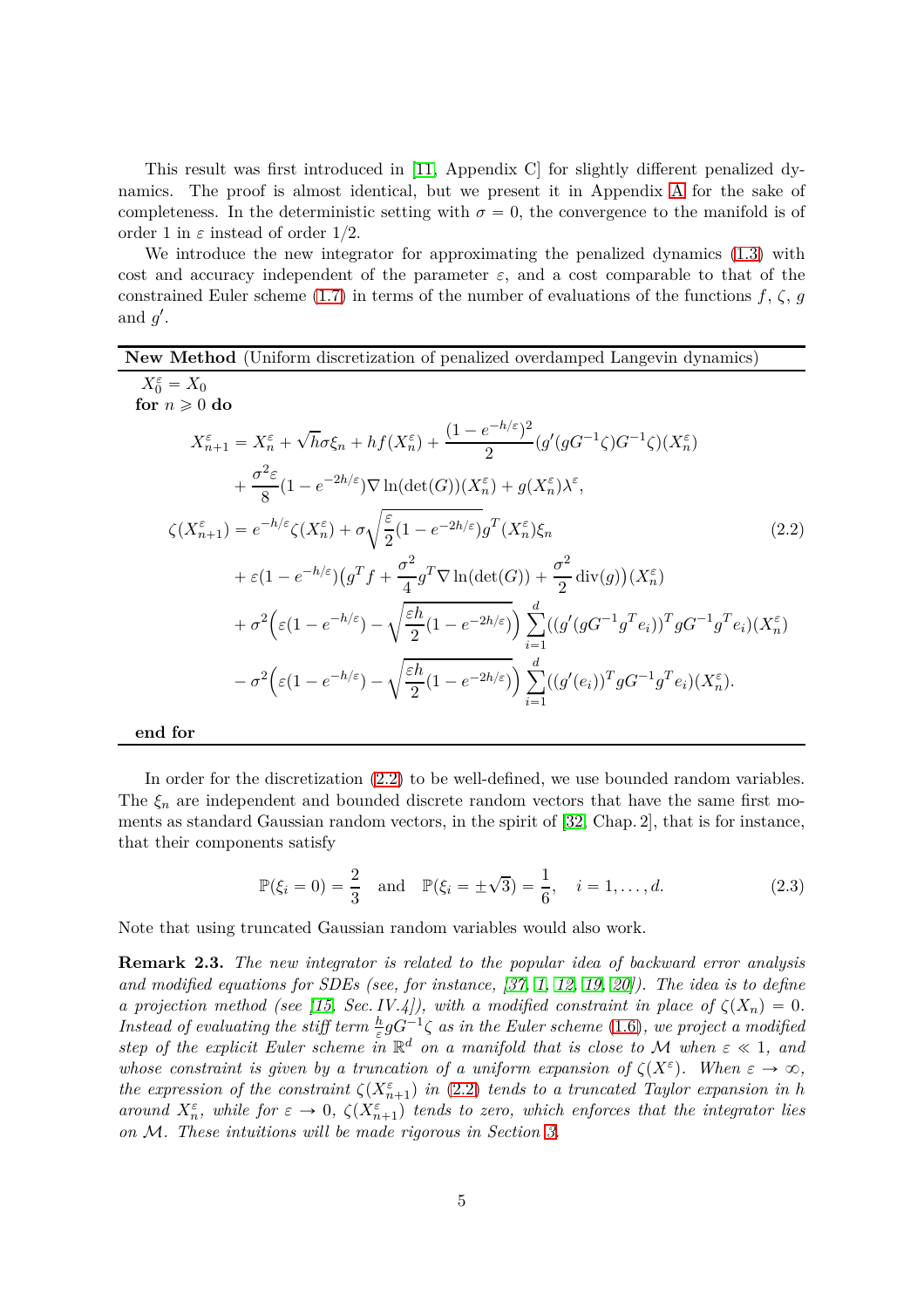**Remark 2.4.** In the context of a manifold M of codimension  $q = 1$ , the discretization [\(2.2\)](#page-4-0) *reduces to:*

<span id="page-5-1"></span>
$$
X_{n+1}^{\varepsilon} = X_n^{\varepsilon} + \sqrt{h}\sigma\xi_n + hf(X_n^{\varepsilon}) + \frac{(1 - e^{-h/\varepsilon})^2}{2} (\zeta^2 G^{-2} g' g)(X_n^{\varepsilon})
$$
  
+ 
$$
\frac{\sigma^2 \varepsilon}{4} (1 - e^{-2h/\varepsilon}) (G^{-1} g' g)(X_n^{\varepsilon}) + g(X_n^{\varepsilon}) \lambda^{\varepsilon},
$$
  

$$
\zeta(X_{n+1}^{\varepsilon}) = e^{-h/\varepsilon} \zeta(X_n^{\varepsilon}) + \sigma \sqrt{\frac{\varepsilon}{2} (1 - e^{-2h/\varepsilon})} g^T(X_n^{\varepsilon}) \xi_n
$$
  
+ 
$$
\varepsilon (1 - e^{-h/\varepsilon}) (g^T f + \frac{\sigma^2}{2} G^{-1} g^T g' g + \frac{\sigma^2}{2} \operatorname{div}(g))(X_n^{\varepsilon}).
$$
 (2.4)

We present in the rest of the section the uniform accuracy property of the discretization [\(2.2\)](#page-4-0), and we show that the integrator converges to the constrained Euler scheme [\(1.7\)](#page-2-0) when  $\varepsilon \to 0$ . The different convergence results are summarized by the following commutative diagram. Note that, as we present a convergence result in h that is uniform in  $\varepsilon$ , the two arrows for the convergence in *h* rely on the same Theorem [2.5.](#page-5-0)

integrator 
$$
(X_n^{\varepsilon})
$$
 in  $\mathbb{R}^d$   $\xrightarrow{\varepsilon \to 0}$  integrator  $(X_n^0)$  on  $\mathcal{M}$   
\n $h \to 0$   $\Big| (Thm. 2.5)$   $h \to 0$   $\Big| (Thm. 2.5)$   
\nsolution  $X^{\varepsilon}(t)$  of (1.3)  $\xrightarrow{\varepsilon \to 0}$  solution  $X^0(t)$  of (1.2)

We now state the main result of this work, that is the uniform accuracy of the discretization [\(2.2\)](#page-4-0) for approximating the solution of the penalized Langevin dynamics [\(1.3\)](#page-1-0).

<span id="page-5-0"></span>**Theorem 2.5.** *Under Assumption [2.1,](#page-3-1) the integrator*  $(X_n^{\varepsilon})$  *given by* [\(2.2\)](#page-4-0) *is a consistent uniformly accurate approximation of the solution*  $X^{\varepsilon}$  *of the penalized Langevin dynamics* [\(1.3\)](#page-1-0), *that is, there exists*  $h_0 > 0$ ,  $C > 0$  *such that for all*  $\varepsilon > 0$  *and*  $h \le h_0$ , *for all test functions*  $\phi$ *, the following estimate holds*

<span id="page-5-2"></span>
$$
|\mathbb{E}[\phi(X_n^{\varepsilon})] - \mathbb{E}[\phi(X^{\varepsilon}(nh))]| \leq C\sqrt{h}, \quad n = 0, 1, ..., N, \quad Nh = T.
$$
 (2.5)

**Remark 2.6.** *Note that Theorem [2.5](#page-5-0) states the uniform consistency, but not the uniform weak order one, as one could expect. The discretization* [\(2.2\)](#page-4-0) has weak order one if  $\varepsilon = \varepsilon_0$  is fixed *or in the limit*  $\varepsilon \to 0$ , but an order reduction occurs in the intermediate regime  $0 < \varepsilon < \varepsilon_0$ , *and the integrator only has weak order* 1{2 *with respect to h in general. Weak order one could be achieved by adding a handful of new terms in* [\(2.2\)](#page-4-0)*. For the sake of clarity, we leave the creation of uniformly accurate integrators of high weak order for future works.*

We present the proof of Theorem [2.5](#page-5-0) in Section [3.](#page-7-0) It relies on a weak expansion of the solution of [\(1.3\)](#page-1-0) that is uniform in  $\varepsilon$ . Instead of introducing the Lagrange multiplier  $\lambda^{\varepsilon}$ , one could directly use this explicit uniform expansion. It would also yield a uniformly accurate scheme and would not require to solve a fixed point problem. However in the limit  $\varepsilon \to 0$ , this integrator would almost surely not stay on the manifold. The crucial geometric property that the integrator lies on the manifold when  $\varepsilon \to 0$  is satisfied for the new method, as states the following theorem.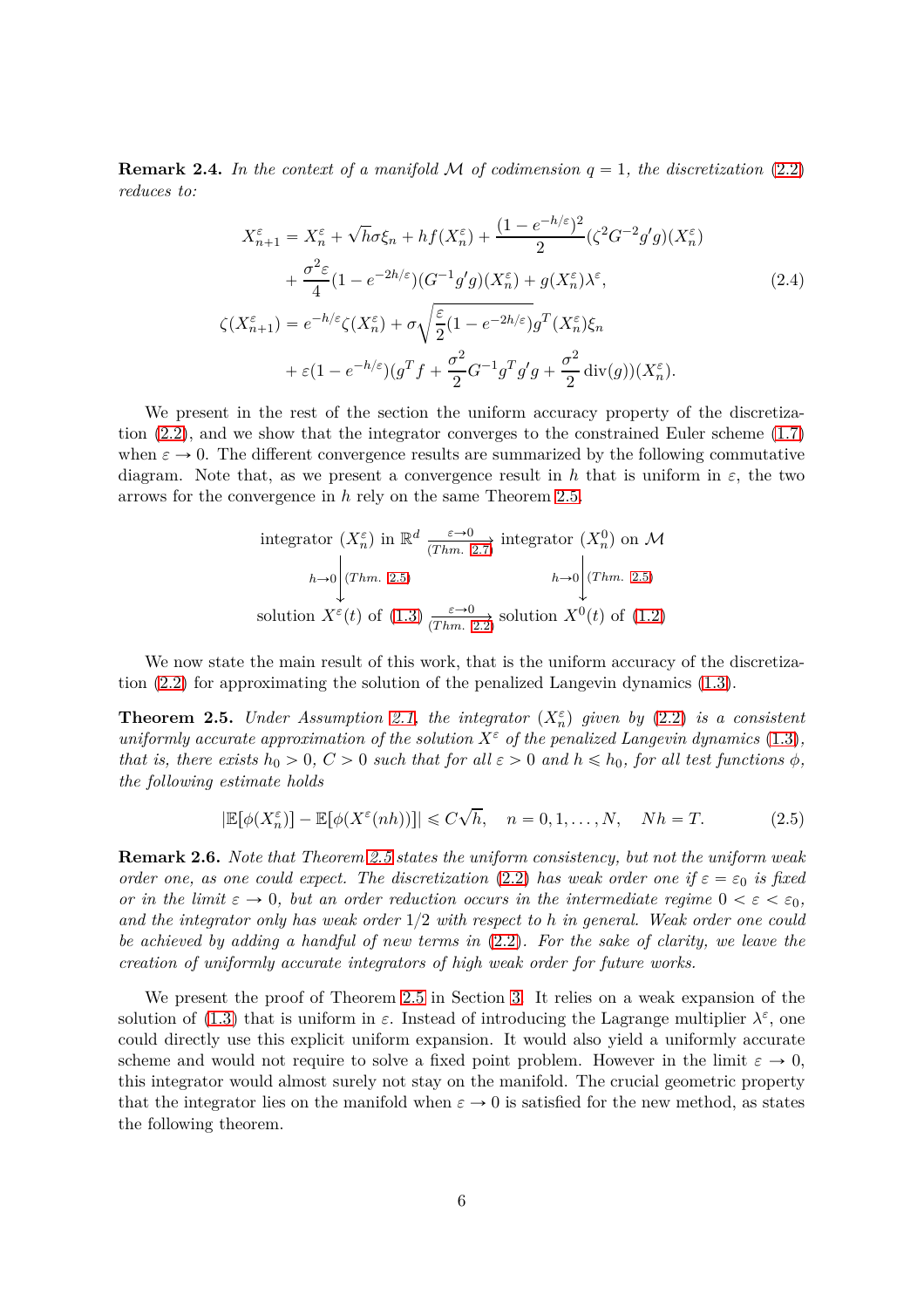<span id="page-6-0"></span>**Theorem 2.7.** *Under Assumption [2.1,](#page-3-1) the integrator*  $(X_n^{\varepsilon})$  *in* [\(2.2\)](#page-4-0) *lies on the manifold when*  $\varepsilon \to 0$ , that is, for *h* fixed, there exists a constant  $C_h > 0$  that depends on *h* but not on  $\varepsilon$ *such that*

$$
|\zeta(X_n^\varepsilon)|\leqslant C_h\sqrt{\varepsilon}.
$$

*In addition, if we assume that there exists*  $c > 0$  *such that*  $|G_y(x)| \geq c$  *for*  $x, y \in \mathbb{R}^d$ , *then, for*  $h_0$  *small enough, for*  $h \leq h_0$  *fixed, there exists a constant*  $C_h > 0$  *such that* 

<span id="page-6-3"></span>
$$
\left|X_n^{\varepsilon} - X_n^0\right| \leq C_h \sqrt{\varepsilon}, \quad n = 0, 1, \dots, N, \quad Nh = T. \tag{2.6}
$$

**Remark 2.8.** In the deterministic context (i.e. when  $\sigma = 0$ ), the uniform accuracy of the *discretization* [\(2.2\)](#page-4-0) *still holds, and the speed of convergence to the manifold* M *of both the exact solution and the integrator are in*  $\mathcal{O}(\varepsilon)$ . To the best of our knowledge, the integrator *given by* [\(2.2\)](#page-4-0) *is the first integrator with the uniform accuracy property for solving the singular perturbation problem* [\(1.3\)](#page-1-0) *with*  $\sigma = 0$ . *Though, similar expansions that are uniform with respect to ε are presented in [\[16,](#page-20-1) Chap. VI-VII] and references therein.*

**Remark 2.9.** *Another widely used scheme on the manifold is the Euler scheme with implicit projection direction,*

<span id="page-6-1"></span>
$$
X_{n+1}^0 = X_n^0 + h f(X_n^0) + \sqrt{h} \sigma \xi_n + g(X_{n+1}^0) \lambda^0, \quad \zeta(X_{n+1}^0) = 0,
$$
\n(2.7)

where the Lagrange multiplier  $\lambda^0$  is determined by the constraint  $\zeta(X_{n+1}^0) = 0$ . The uniformly *accurate discretization given in* [\(2.2\)](#page-4-0) *can be modified straightforwardly so that it converges to the integrator* [\(2.7\)](#page-6-1) when  $\varepsilon \to 0$ . It suffices to replace the first line of equation [\(2.2\)](#page-4-0) by the *following*

$$
X_{n+1}^{\varepsilon} = X_n^{\varepsilon} + \sqrt{h}\sigma \xi_n + h f(X_n^{\varepsilon}) - \frac{(1 - e^{-h/\varepsilon})^2}{2} (g'(gG^{-1}\zeta)G^{-1}\zeta)(X_n^{\varepsilon})
$$
  
+ 
$$
\frac{\sigma^2}{4} \left( \sqrt{2\varepsilon h(1 - e^{-2h/\varepsilon})} - \frac{\varepsilon}{2} (1 - e^{-2h/\varepsilon}) \right) \nabla \ln(\det(G))(X_n^{\varepsilon}) + g(X_{n+1}^{\varepsilon}) \lambda^{\varepsilon},
$$

*and to keep the same expansion for the constraint*  $\zeta(X_{n+1}^{\varepsilon})$ . Similarly, one could change the *direction of projection*  $g(X_n^{\varepsilon})$  *into*  $g(Y_n^{\varepsilon})$ *, where*  $Y_n^{\varepsilon}$  *is any consistent one-step approximation of*  $X_n^{\varepsilon}$ , in the spirit of the class of projected Runge-Kutta methods presented in [\[23\]](#page-20-5). Finding *a class of uniformly accurate discretizations that converge to a more general class of Runge-Kutta methods on the manifold* M *is matter for future work.*

The uniform discretization [\(2.2\)](#page-4-0) is implicit and requires to solve a fixed point problem at each step, with, for instance, a fixed point iteration or a Newton method. The following result, in the spirit of [\[16,](#page-20-1) Chap. VII] for deterministic DAEs and [\[23,](#page-20-5) Lemma 3.3] for the constrained dynamics [\(1.2\)](#page-0-0), confirms that the associated implicit system is not stiff, that is, that its complexity does not depend on the stiff parameter  $\varepsilon$ .

<span id="page-6-2"></span>**Theorem 2.10.** *Under Assumption [2.1,](#page-3-1) each step of the integrator*  $(X_n^{\varepsilon})$  *given by* [\(2.2\)](#page-4-0) *can be rewritten as a solution of a fixed point problem of the form*

$$
X_{n+1}^\varepsilon=F_h^\varepsilon(X_{n+1}^\varepsilon),
$$

where  $F_h^{\varepsilon} \colon \mathbb{R}^d \to \mathbb{R}^d$  depends on  $X_h^{\varepsilon}$ ,  $\xi_h$ , h and  $\varepsilon$ . Moreover, if we assume that there exists  $c > 0$ *such that*  $|G_y(x)| \ge c$ , *then, there exists*  $h_0 > 0$  *independent of*  $\varepsilon$  *such that for all*  $h \le h_0$ ,  $F_h^{\varepsilon}$ *is a uniform contraction, that is, there exists a positive constant*  $L < 1$  *independent of*  $h$  *and*  $\varepsilon$ such that for all  $y_1, y_2 \in \mathbb{R}^d$ ,

$$
|F_h^{\varepsilon}(y_2) - F_h^{\varepsilon}(y_1)| \leq L |y_2 - y_1|.
$$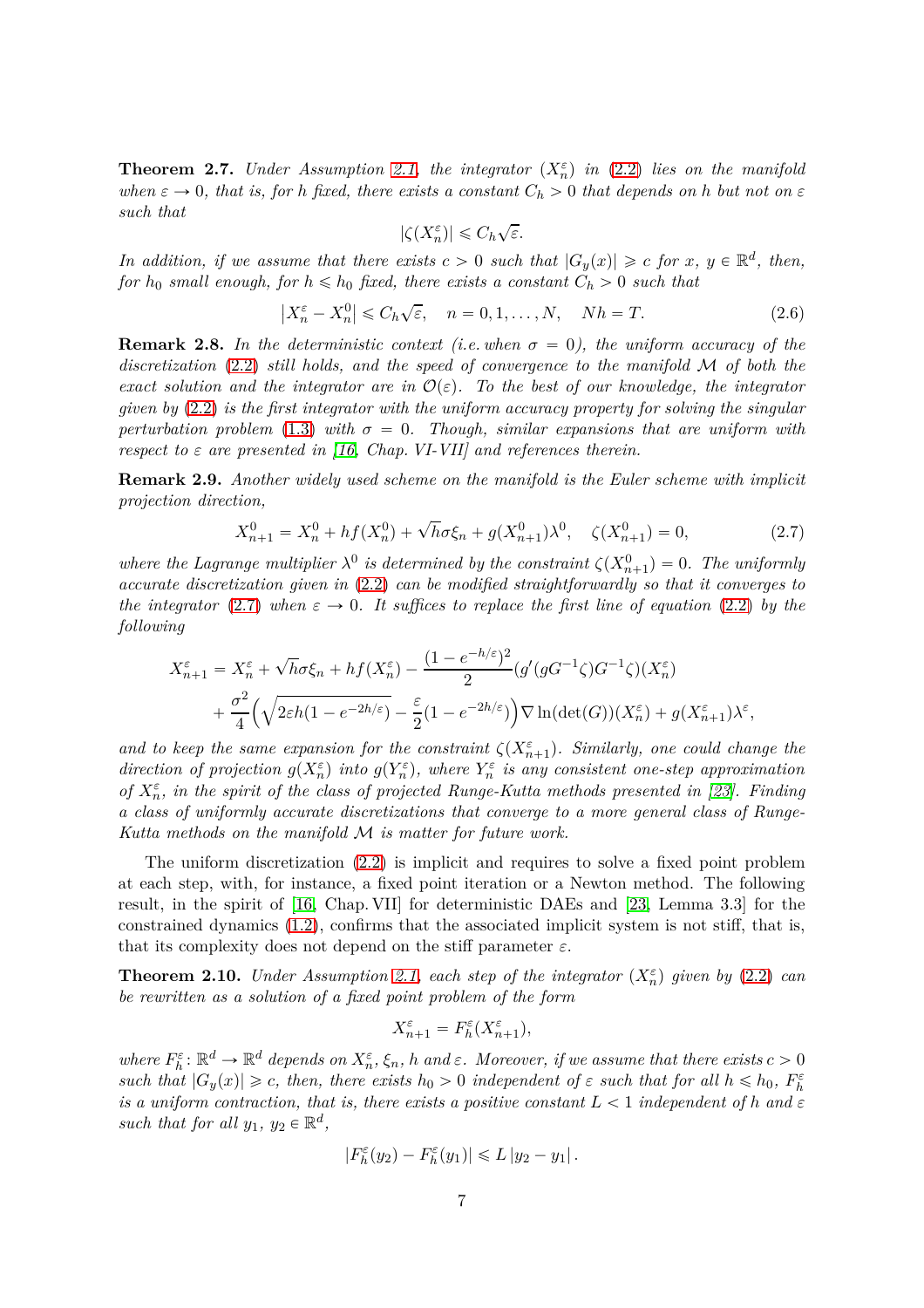#### <span id="page-7-0"></span>**3 Weak convergence analysis**

In this section, we present the uniform weak expansion and the stability properties of the solution  $X^{\varepsilon}(t)$  to the penalized dynamic [\(1.3\)](#page-1-0) and of the uniform integrator  $(X_n^{\varepsilon})$  given in [\(2.2\)](#page-4-0). We then use these results to prove Theorem [2.5,](#page-5-0) Theorem [2.7](#page-6-0) and Theorem [2.10.](#page-6-2) Let us begin the analysis with a few technical lemmas and notation.

<span id="page-7-3"></span>**Lemma 3.1.** *Let*  $(X_n^{\varepsilon})$  *be given by* [\(2.2\)](#page-4-0)*, then, under Assumption [2.1,](#page-3-1) there exists a constant*  $C_0 > 0$  *independent* of  $X_0 \in \mathcal{M}$ ,  $\varepsilon$ , and *h such* that, for all  $n \leq N$  with  $Nh = T$ ,

<span id="page-7-2"></span>
$$
(1 - e^{-h/\varepsilon}) |\zeta(X_n^{\varepsilon})| \leq C_0 \sqrt{h}.
$$
\n(3.1)

*Proof.* As  $f$ ,  $\xi_n$ ,  $g$  and  $g'$  are bounded, we obtain from the definition of the integrator given by  $(2.2)$  that

$$
|\zeta(X_{n+1}^{\varepsilon})|\leqslant e^{-h/\varepsilon}|\zeta(X_{n}^{\varepsilon})|+C\sqrt{\varepsilon(1-e^{-2h/\varepsilon})}.
$$

Thus, as  $\zeta(X_0) = 0$  and  $nh \leq Nh = T$ ,

$$
\begin{split} |\zeta(X_n^\varepsilon)|&\leqslant e^{-nh/\varepsilon}|\zeta(X_0)|+C\sqrt{\varepsilon(1-e^{-2h/\varepsilon})}\sum_{k=0}^{n-1}e^{-kh/\varepsilon}\\ &\leqslant C\frac{\sqrt{\varepsilon(1-e^{-2h/\varepsilon})}}{1-e^{-h/\varepsilon}}\leqslant C_0\frac{\sqrt{h}}{1-e^{-h/\varepsilon}}, \end{split}
$$

where we used that the function  $(1 - e^{-x})/x$  is bounded for  $x > 0$ , and where the constant  $C_0$ does not depend on  $X_0$ ,  $\varepsilon$  and  $h$ . This yields the estimate [\(3.2\)](#page-7-1).

The estimate [\(3.1\)](#page-7-2) is a direct consequence of our choice of using bounded random variables in [\(2.2\)](#page-4-0). We shall use this estimate extensively in the rest of this section. Thus, we denote  $\mathcal{M}_h^{\varepsilon}$ the set of vectors  $x \in \mathbb{R}^d$  that satisfy the estimate

<span id="page-7-1"></span>
$$
(1 - e^{-h/\varepsilon}) |\zeta(x)| \leq C_0 \sqrt{h},\tag{3.2}
$$

where  $C_0$  is the constant given in Lemma [3.1.](#page-7-3) We mention that  $\mathcal{M} \subset \mathcal{M}_h^{\varepsilon}$ , and that the convergence results are still valid if the initial condition  $X_0$  of [\(2.2\)](#page-4-0) is chosen in  $\mathcal{M}_h^{\varepsilon}$  instead of M.

The following result serves as a technical tool for simplifying the calculations in the uniform expansions of Subsection [3.1](#page-8-0) and Subsection [3.2.](#page-12-0) It is proved straightforwardly by careful differentiation.

<span id="page-7-4"></span>**Lemma 3.2.** *The Fixman correction can be rewritten in the following ways:*

$$
\frac{\sigma^2}{4} \nabla \ln(\det(G)) = \frac{\sigma^2}{2} \sum_{i=1}^d g'(e_i) G^{-1} g^T e_i = \frac{\sigma^2}{2} \sum_{i=1}^d g'(g G^{-1} g^T e_i) G^{-1} g^T e_i,
$$

where  $(e_i)$  is the canonical basis of  $\mathbb{R}^d$ .

*Proof of Lemma [3.2.](#page-7-4)* Using that  $G = g^T g$  is a symmetric matrix, that  $g = \nabla \zeta$  is a gradient (which implies  $x^T g'(y) = y^T g'(x)$ ) and the standard properties of the trace operator Tr, we deduce

$$
\partial_j(\ln(\det(G))) = \text{Tr}(G^{-1}\partial_j G) = 2 \text{Tr}(G^{-1}(g'(e_j))^T g) = 2 \text{Tr}(g'(e_j)G^{-1}g^T)
$$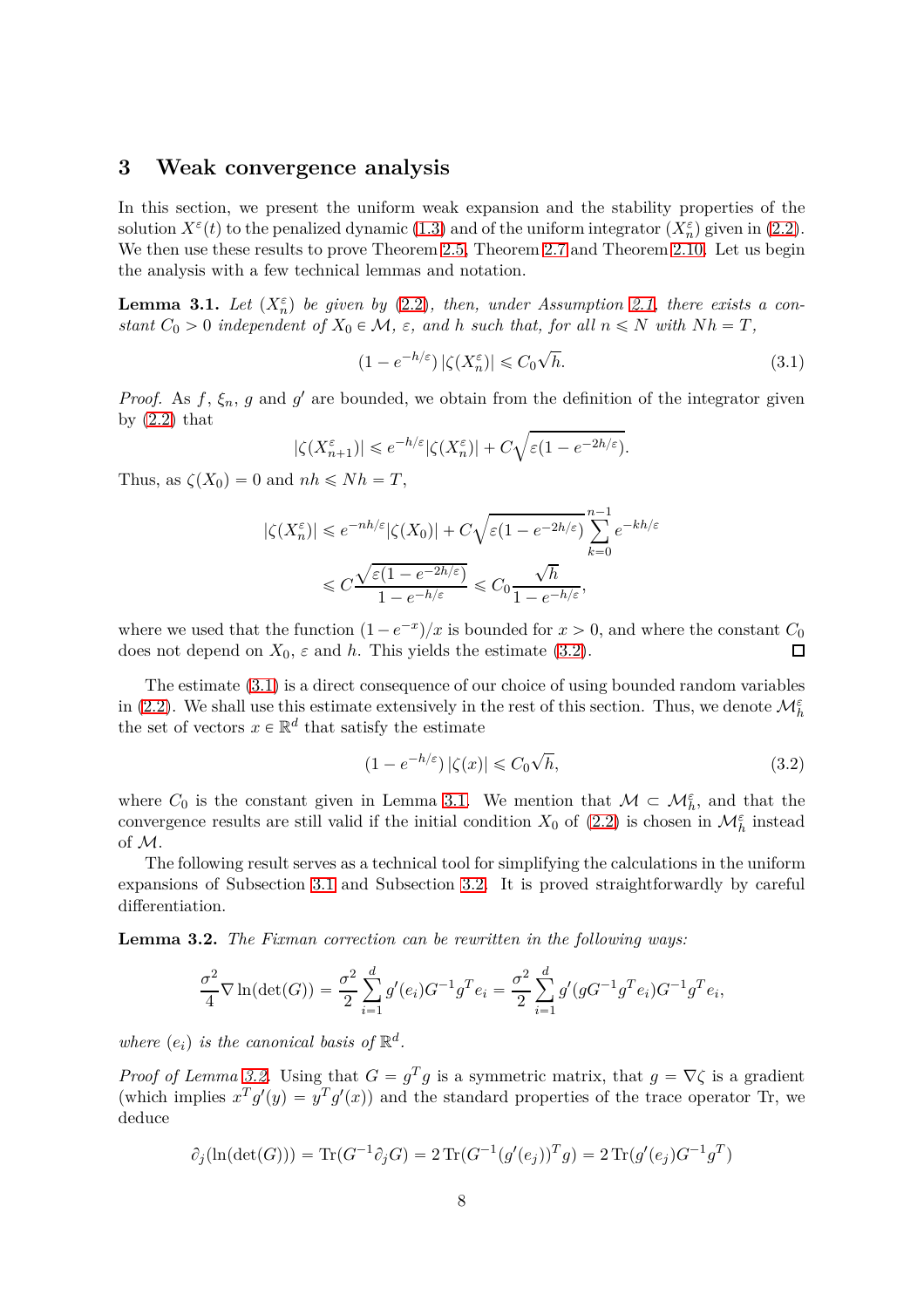$$
=2\sum_{i=1}^{d}e_i^Tg'(e_j)G^{-1}g^Te_i=2\sum_{i=1}^{d}e_j^Tg'(e_i)G^{-1}g^Te_i,
$$

that is,  $\nabla \ln(\det(G)) = 2 \sum_{i=1}^{d} g'(e_i) G^{-1} g^T e_i$ . For the second equality, we have

$$
\sum_{i=1}^{d} e_j^T g'(gG^{-1}g^T e_i) G^{-1} g^T e_i = \sum_{i=1}^{d} e_i^T g G^{-1} g^T g'(e_j) G^{-1} g^T e_i = \text{Tr}(gG^{-1}g^T g'(e_j)G^{-1} g^T)
$$

$$
= \text{Tr}(g'(e_j)G^{-1}g^T) = \sum_{i=1}^{d} e_i^T g'(e_j)G^{-1} g^T e_i
$$

$$
= \sum_{i=1}^{d} e_j^T g'(e_i)G^{-1} g^T e_i.
$$

<span id="page-8-0"></span>Hence the result.

#### **3.1 Uniform expansion of the exact solution**

We consider the exact solution  $X^{\varepsilon}(t)$  of the penalized Langevin dynamics [\(1.3\)](#page-1-0), with the initial condition  $X_0 = x$ , that we assume deterministic for simplicity. Then,  $X^{\varepsilon}$  satisfies the following uniform expansion in *h*.

<span id="page-8-1"></span>**Proposition 3.3.** *Under Assumption [2.1,](#page-3-1) there exists*  $h_0 > 0$  *such that for all*  $h \leq h_0$ *, if*  $X^{\varepsilon}$ *is the solution of the penalized Langevin dynamics* [\(1.3\)](#page-1-0) *starting at*  $x \in \mathcal{M}_h^{\varepsilon}$ , *then, for all test functions φ, the following estimate holds:*

<span id="page-8-2"></span>
$$
\left| \mathbb{E}[\phi(X^{\varepsilon}(h))] - \mathbb{E}[\phi(x + \sqrt{h}A_h^{\varepsilon}(x) + hB_h^{\varepsilon}(x))] \right| \leq C(1 + |x|^K)h^{3/2},\tag{3.3}
$$

*where C is independent of h and*  $\varepsilon$  *and where the functions*  $A_h^{\varepsilon}$  *and*  $B_h^{\varepsilon}$  *are given by* 

$$
A_h^{\varepsilon} = \sigma \xi + \frac{e^{-h/\varepsilon} - 1}{\sqrt{h}} g G^{-1} \zeta + \sigma \left( \sqrt{\frac{\varepsilon}{2h} (1 - e^{-2h/\varepsilon})} - 1 \right) g G^{-1} g^T \xi,
$$
  
\n
$$
B_h^{\varepsilon} = f + \left( \frac{\varepsilon}{h} (1 - e^{-h/\varepsilon}) - 1 \right) g G^{-1} g^T f + \frac{\sigma^2}{2} \left( \frac{\varepsilon}{h} (1 - e^{-h/\varepsilon}) - 1 \right) g G^{-1} \operatorname{div}(g)
$$
  
\n
$$
+ \frac{\sigma^2 \varepsilon}{8h} (1 - e^{-2h/\varepsilon}) \nabla \ln(\det(G)) + \frac{\sigma^2 \varepsilon}{8h} (1 - e^{-h/\varepsilon})^2 g G^{-1} g^T \nabla \ln(\det(G))
$$
  
\n
$$
+ \frac{1}{2h} (e^{-h/\varepsilon} - 1)^2 \left( g'(g G^{-1} \zeta) G^{-1} \zeta - g G^{-1} g^T g'(g G^{-1} \zeta) G^{-1} \zeta - g G^{-1} (g'(g G^{-1} \zeta))^T g G^{-1} \zeta \right)
$$
  
\n
$$
+ \sigma^2 \left( 1 + \frac{\varepsilon}{h} (e^{-h/\varepsilon} - 1) \right) \sum_{i=1}^d g G^{-1} (g'(e_i))^T g G^{-1} g^T e_i
$$
  
\n
$$
+ \frac{\sigma^2}{4} \left( \frac{\varepsilon}{h} (e^{-2h/\varepsilon} - 4e^{-h/\varepsilon} + 3) - 2 \right) \sum_{i=1}^d g G^{-1} (g'(g G^{-1} g^T e_i))^T g G^{-1} g^T e_i,
$$

*with*  $\xi$  *a* discrete bounded random vector that satisfies [\(2.3\)](#page-4-1), and where the functions  $A_h^{\varepsilon}$ *and*  $B_h^{\varepsilon}$  *are bounded uniformly in*  $\varepsilon$  *and*  $h$ *.* 

Note that for  $q = 1$ , we obtain the uniformly accurate discretization [\(2.4\)](#page-5-1) by gathering all the terms of the form  $gM$  with  $M \in \mathbb{R}^q$  of the weak approximation given in Proposition [3.3](#page-8-1)

 $\Box$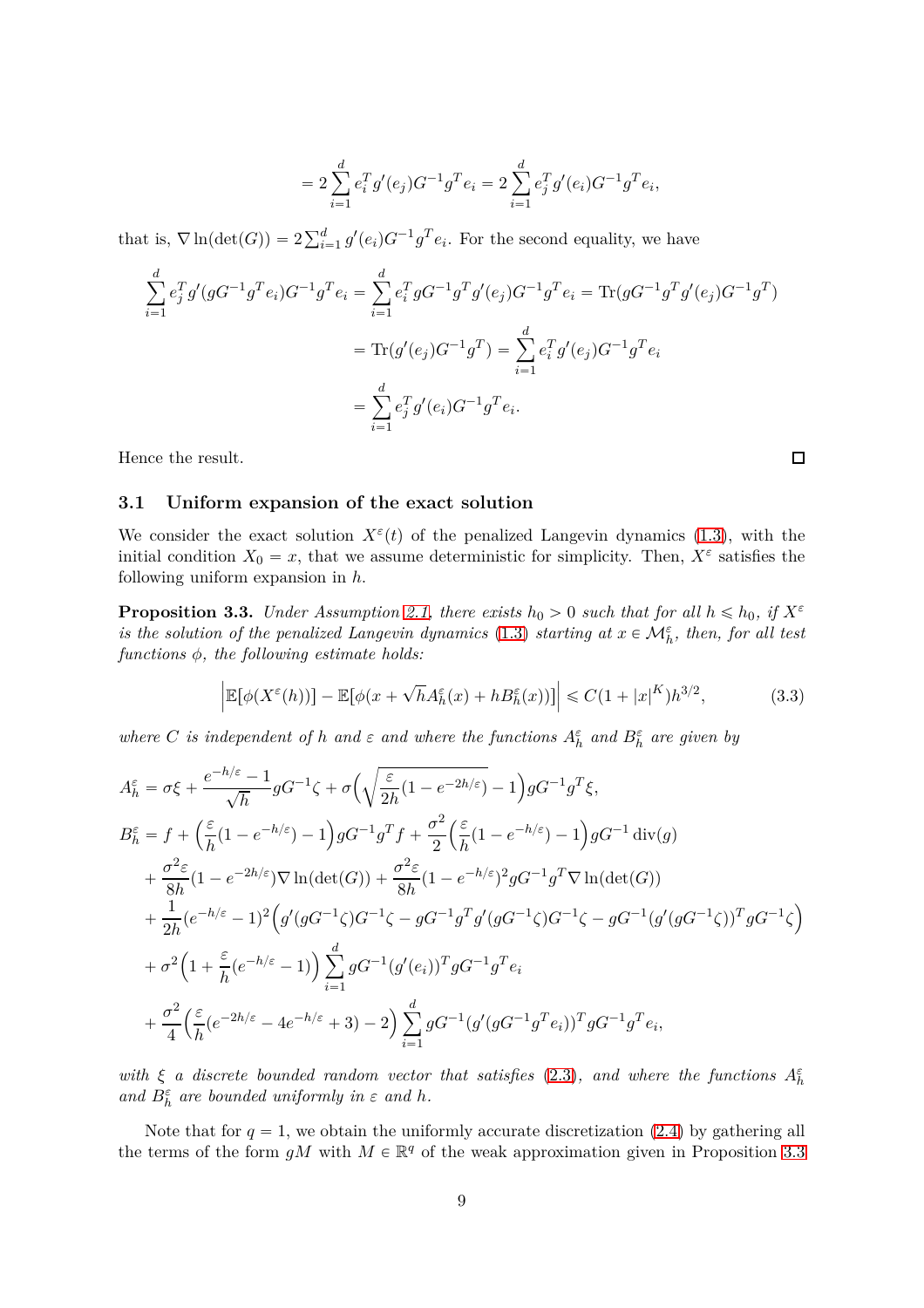in a Lagrange multiplier  $g\lambda^{\varepsilon} \in \mathbb{R}^q$  and by adding the truncated expansion of  $\zeta(X^{\varepsilon}(h))$  as a constraint.

The proof of Proposition [3.3](#page-8-1) relies on the change of coordinate  $\psi$  given in Assumption [2.1.](#page-3-1) Instead of discretizing directly the penalized dynamics [\(1.3\)](#page-1-0), we first apply the change of coordinate  $\psi$  and we derive an expansion in time of  $X^{\varepsilon}(t)$  that is uniform in the parameter  $\varepsilon$ . The following result is used for proving Proposition [3.3.](#page-8-1)

<span id="page-9-0"></span>**Lemma 3.4.** *With the same notations and assumptions as in Proposition [3.3,](#page-8-1) the following estimates hold for all*  $h \leq h_0$ ,

<span id="page-9-4"></span><span id="page-9-3"></span><span id="page-9-1"></span>
$$
\mathbb{E}[|X^{\varepsilon}(h) - x|^2]^{1/2} \leq C\sqrt{h},\tag{3.4}
$$

$$
\mathbb{E}[|X^{\varepsilon}(h) - (x + \sqrt{h}\hat{A}_h^{\varepsilon}(x))|^2]^{1/2} \leq C h,
$$
\n(3.5)

$$
\left| \mathbb{E}[\psi(X^{\varepsilon}(h))] - \mathbb{E}[\psi(x + \sqrt{h}\hat{A}_h^{\varepsilon}(x) + hB_h^{\varepsilon}(x))] \right| \leq C h^{3/2},\tag{3.6}
$$

*where C is independent of h and*  $\varepsilon$ ,  $B_h^{\varepsilon}$  *is defined in Proposition [3.3,](#page-8-1) and*  $\hat{A}_h^{\varepsilon}$  *is given by* 

$$
\widehat{A}_{h}^{\varepsilon} = \sigma \frac{W(h)}{\sqrt{h}} + \frac{e^{-h/\varepsilon} - 1}{\sqrt{h}} g G^{-1} \zeta + \frac{\sigma}{\sqrt{h}} g G^{-1} g^T \int_0^h (e^{(s-h)/\varepsilon} - 1) dW(s).
$$

*Proof of Proposition* [3.3.](#page-8-1) The uniform bounds on  $A_h^{\varepsilon}(X^{\varepsilon}(t))$  and  $B_h^{\varepsilon}(X^{\varepsilon}(t))$  are obtained straightforwardly by using Assumption [2.1](#page-3-1) and the fact that  $x \in \mathcal{M}_{h}^{\varepsilon}$ . We prove the local weak order one of the approximation  $Y^{\varepsilon}(h) = x + \sqrt{h}\widehat{A}^{\varepsilon}_h(x) + hB^{\varepsilon}_h(x)$  given in Lemma [3.4.](#page-9-0) Let  $\phi$  be a test function and  $\tilde{\phi} = \phi \circ \psi^{-1}$ , then a Taylor expansion around *x* yields

$$
\begin{aligned} \left| \mathbb{E}[\phi(X^{\varepsilon}(h))-\phi(Y^{\varepsilon}(h))] \right| &= \left| \mathbb{E}[\widetilde{\phi}\circ\psi(X^{\varepsilon}(h))] - \mathbb{E}[\widetilde{\phi}\circ\psi(Y^{\varepsilon}(h))] \right| \\ &\leqslant \left| \widetilde{\phi}'(\psi(x)) \right| \left| \mathbb{E}[\psi(X^{\varepsilon}(h))-\psi(Y^{\varepsilon}(h))] \right| \\ &+ \frac{1}{2} \left| \widetilde{\phi}''(\psi(x)) \right| \mathbb{E}[\psi(X^{\varepsilon}(h)) + \psi(Y^{\varepsilon}(h)) - 2\psi(x)|^{2}]^{1/2} \\ &\cdot \mathbb{E}[\psi(X^{\varepsilon}(h)) - \psi(Y^{\varepsilon}(h))]^{2}]^{1/2} + C(1+|x|^{K})h^{3/2} \end{aligned}
$$

where we used [\(3.4\)](#page-9-1) and Assumption [2.1.](#page-3-1) With Lemma [3.4](#page-9-0) and the regularity properties of  $\widetilde{\phi}$ and  $\psi$ , we get

<span id="page-9-2"></span>
$$
\left| \mathbb{E}[\phi(X^{\varepsilon}(h))] - \mathbb{E}[\phi(x + \sqrt{h}\hat{A}_h^{\varepsilon}(x) + hB_h^{\varepsilon}(x))] \right| \leq C(1+|x|^K)h^{3/2}.
$$
 (3.7)

In the spirit of [\[32,](#page-21-8) Chap. 2], we replace the random variable  $\hat{A}_{h}^{\varepsilon}(x)$  in the weak expan-sion [\(3.7\)](#page-9-2) by the random variable  $A_h^{\varepsilon}(x)$  that share the same expectation and variance. We then simplify the expression using Lemma [3.2.](#page-7-4) With these modifications, we obtain the estimate [\(3.3\)](#page-8-2). 口

The main ingredient of the proof of Lemma [3.4](#page-9-0) is the decomposition of the terms of the expansion in a part that stays on the tangent space, and a part of the form  $gM$  with  $M \in \mathbb{R}^q$ that is orthogonal to the tangent space.

*Proof of Lemma* [3.4.](#page-9-0) As  $\psi^{-1}$  is Lipschitz, we have

$$
\mathbb{E}[|X^{\varepsilon}(h) - x|^2]^{1/2} \leq C \mathbb{E}[|\psi(X^{\varepsilon}(h)) - \psi(x)|^2]^{1/2}
$$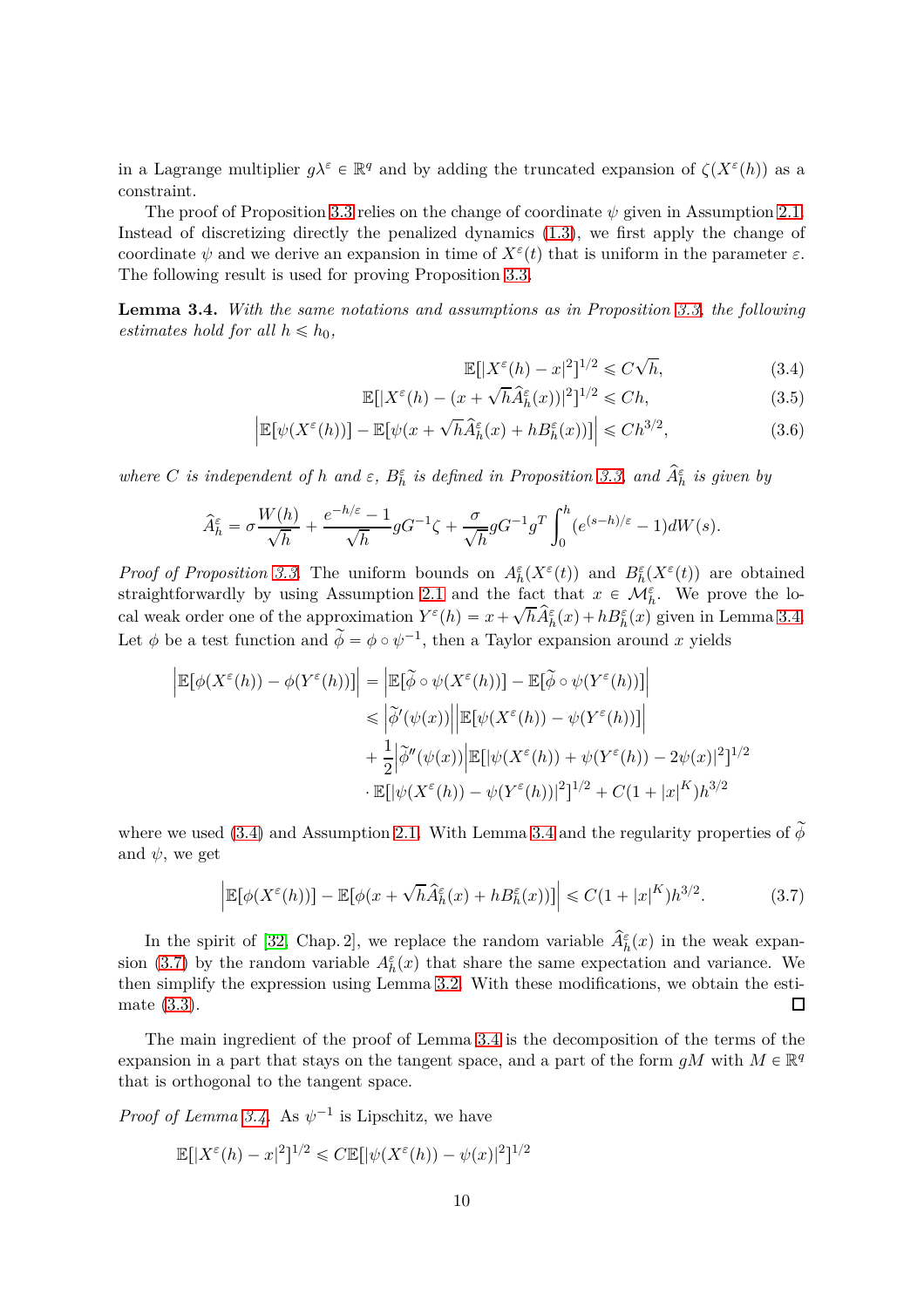$$
\leqslant C \mathbb{E}[|\varphi(X^{\varepsilon}(h)) - \varphi(x)|^{2}]^{1/2} + C \mathbb{E}[|\zeta(X^{\varepsilon}(h)) - \zeta(x)|^{2}]^{1/2}.
$$

On the one hand, applying the Itô formula to  $\varphi(X^{\varepsilon})$  yields

$$
\varphi(X^{\varepsilon}(h)) = \varphi(x) + \sigma \int_0^h \varphi'(X^{\varepsilon}(s))dW(s)
$$
  
+ 
$$
\int_0^h [\varphi' f + \frac{\sigma^2}{4} \varphi' \nabla \ln(\det(G)) + \frac{\sigma^2}{2} \Delta \varphi](X^{\varepsilon}(s))ds.
$$
 (3.8)

Assumption [2.1](#page-3-1) allows us to write the uniform strong expansion

<span id="page-10-0"></span>
$$
\mathbb{E}[|\varphi(X^{\varepsilon}(h)) - \varphi(x)|^2]^{1/2} \leq C\sqrt{h}.
$$

On the other hand, for  $\zeta(X^{\varepsilon})$ , we have

$$
d\zeta(X^{\varepsilon}) = \sigma g^T(X^{\varepsilon})dW + \left[g^T f + \frac{\sigma^2}{4} g^T \nabla \ln(\det(G)) + \frac{\sigma^2}{2} \operatorname{div}(\zeta) - \frac{1}{\varepsilon} \zeta\right](X^{\varepsilon})dt.
$$

With the variation of constants formula, it rewrites into

$$
\zeta(X^{\varepsilon}(h)) = e^{-h/\varepsilon}\zeta(x) + \sigma \int_0^h e^{(s-h)/\varepsilon} g^T(X^{\varepsilon}(s))dW(s)
$$
  
+ 
$$
\int_0^h e^{(s-h)/\varepsilon} \Big[ g^T f + \frac{\sigma^2}{4} g^T \nabla \ln(\det(G)) + \frac{\sigma^2}{2} \operatorname{div}(\zeta) \Big] (X^{\varepsilon}(s)) ds.
$$
 (3.9)

With Assumption [2.1](#page-3-1) and as  $x \in \mathcal{M}_h^{\varepsilon}$ , we get

<span id="page-10-1"></span>
$$
\mathbb{E}[|\zeta(X^{\varepsilon}(h)) - \zeta(x)|^2]^{1/2} \leq C\sqrt{h}.
$$

We thus get the desired estimate  $(3.4)$ . The estimate  $(3.5)$  is obtained with the same arguments by keeping track of the terms of size  $\mathcal{O}(\sqrt{h})$  in the expansions.

We now prove the weak estimate [\(3.6\)](#page-9-4). We denote for simplicity  $Y^{\varepsilon}(h) = x + \sqrt{h}\hat{A}_h^{\varepsilon}(x) +$  $hB_h^{\varepsilon}(x)$ , and we use the notation  $R_h^{\varepsilon}(x)$  for any remainder of the expansions that satisfies the estimate  $|\mathbb{E}[R_h^{\varepsilon}(x)]| \leq C h^{3/2}$ . Let us first look at the approximation of  $\varphi(X^{\varepsilon}(h))$ . On the one hand, applying the Itô formula to  $\varphi(X^{\varepsilon}(t))$  gives

$$
\varphi(X^{\varepsilon}(h)) = \varphi(x) + h\varphi'f(x) + h\frac{\sigma^2}{4}\varphi' \nabla \ln(\det(G))(x) + h\frac{\sigma^2}{2}\Delta\varphi(x) + R_h^{\varepsilon}(x),
$$

where we used [\(3.4\)](#page-9-1) and we put in  $R_h^{\varepsilon}(x)$  all the terms that are zero in average. On the other hand, an expansion in *h* of  $\varphi(Y^{\varepsilon}(h))$  yields

$$
\varphi(Y^{\varepsilon}(h)) = \varphi(x) + \sqrt{h}\varphi' \widehat{A}_{h}^{\varepsilon}(x) + h \Big[\varphi' B_{h}^{\varepsilon}(x) + \frac{1}{2}\varphi''(\widehat{A}_{h}^{\varepsilon}, \widehat{A}_{h}^{\varepsilon})(x)\Big] + R_{h}^{\varepsilon}(x)
$$
  
\n
$$
= \varphi(x) + h\varphi' B_{h}^{\varepsilon}(x) + \frac{\sigma^{2}}{2}\varphi''(x)(W(h), W(h))
$$
  
\n
$$
+ \frac{1}{2}(e^{-h/\varepsilon} - 1)^{2}\varphi''(gG^{-1}\zeta, gG^{-1}\zeta)(x)
$$
  
\n
$$
+ \frac{\sigma^{2}}{2}\int_{0}^{h} \int_{0}^{h} (e^{(s-h)/\varepsilon} - 1)(e^{(u-h)/\varepsilon} - 1)\varphi''(gG^{-1}g^{T}dW(s), gG^{-1}g^{T}dW(u))(x)
$$
  
\n
$$
+ \sigma^{2}\int_{0}^{h} (e^{(s-h)/\varepsilon} - 1)\varphi''(W(h), gG^{-1}g^{T}dW(s))(x) + R_{h}^{\varepsilon}(x)
$$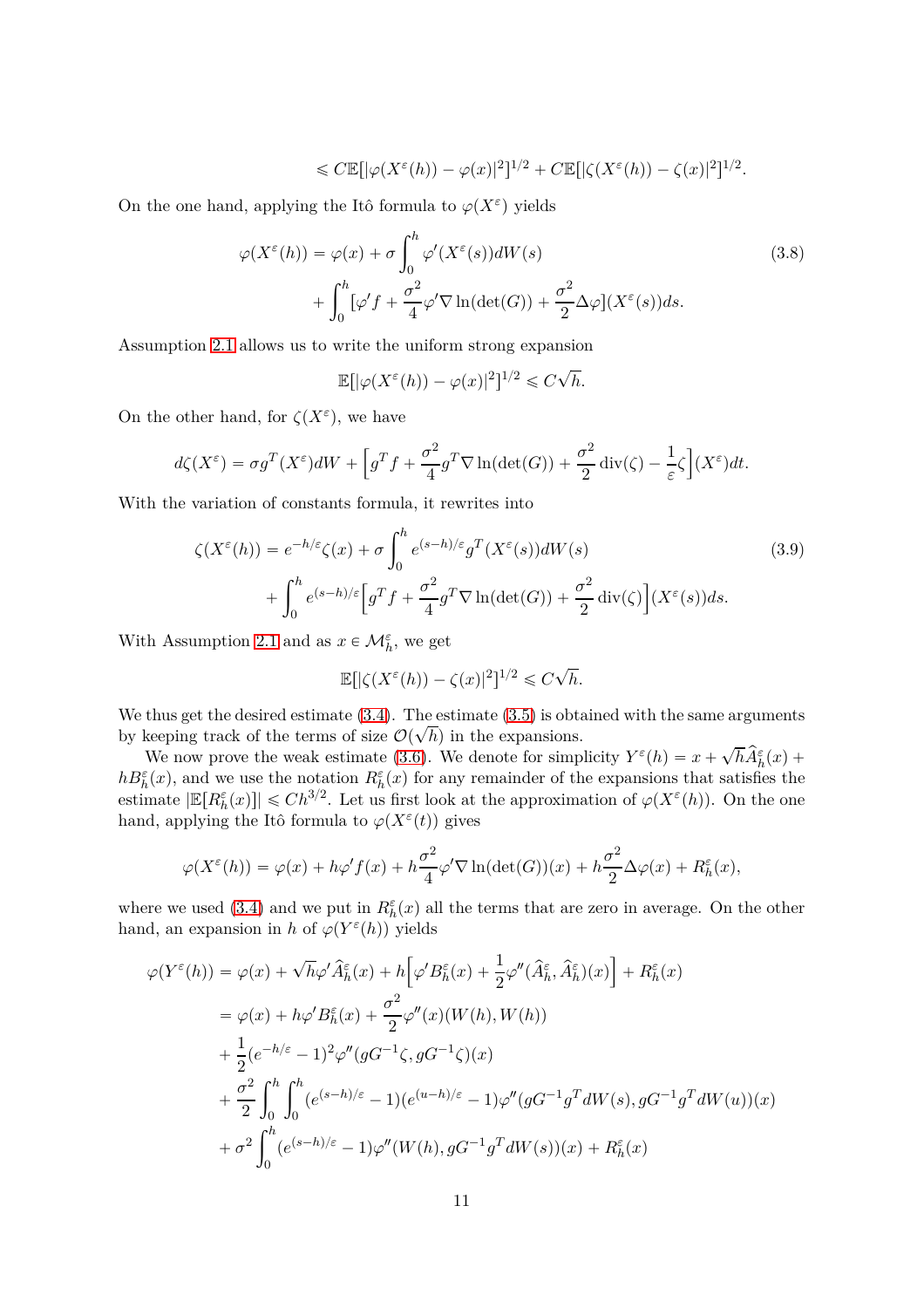$$
= \varphi(x) + h\varphi' f(x) + \frac{\sigma^2 \varepsilon}{8} (1 - e^{-2h/\varepsilon}) \varphi' \nabla \ln(\det(G))(x) + h \frac{\sigma^2}{2} \Delta \varphi(x)
$$
  
+ 
$$
\frac{1}{2} (e^{-h/\varepsilon} - 1)^2 (\varphi'(g'(gG^{-1}\zeta)G^{-1}\zeta) + \varphi''(gG^{-1}\zeta, gG^{-1}\zeta))(x)
$$
  
+ 
$$
\frac{\sigma^2}{2} \int_0^h (e^{(s-h)/\varepsilon} - 1)^2 ds \sum_{i=1}^d \varphi''(gG^{-1}g^T e_i, gG^{-1}g^T e_i)(x)
$$
  
+ 
$$
\sigma^2 \int_0^h (e^{(s-h)/\varepsilon} - 1) ds \sum_{i=1}^d \varphi''(e_i, gG^{-1}g^T e_i)(x) + R_h^{\varepsilon}(x).
$$

Using that for any  $M \in \mathbb{R}^q$  and  $v \in \mathbb{R}^d$ , we have  $\varphi''(gM, v) + \varphi'(g'(v)M) = 0$  (obtained by differentiation of the equality  $\varphi' g = 0$ , and applying Lemma [3.2,](#page-7-4) we get by a direct calculation that  $\overline{a}$ 

<span id="page-11-0"></span>
$$
\left| \mathbb{E}[\varphi(X^{\varepsilon}(h))] - \mathbb{E}[\varphi(x + \sqrt{h}\hat{A}^{\varepsilon}_h(x) + hB^{\varepsilon}_h(x))] \right| \leq C h^{3/2}.
$$
 (3.10)

For the one-step approximation of  $\zeta(X^{\varepsilon}(h))$ , the Itô formula and the variation of constants formula yield

$$
\zeta(X^{\varepsilon}(h)) = e^{-h/\varepsilon}\zeta(x) + \varepsilon(1 - e^{-h/\varepsilon})(g^Tf + \frac{\sigma^2}{4}g^T\nabla \ln(\det(G)) + \frac{\sigma^2}{2}\operatorname{div}(g))(x) + R_h^{\varepsilon}(x).
$$

For  $\zeta(Y^{\varepsilon}(h))$ , we get with the same arguments as before that

$$
\zeta(Y^{\varepsilon}(h)) = \zeta(x) + \sqrt{h}g^{T}\hat{A}_{h}^{\varepsilon}(x) + h\left[g^{T}B_{h}^{\varepsilon}(x) + \frac{1}{2}(g'(\hat{A}_{h}^{\varepsilon}))^{T}\hat{A}_{h}^{\varepsilon}(x)\right] + R_{h}^{\varepsilon}(x)
$$
  
\n
$$
= e^{-h/\varepsilon}\zeta(x) + hg^{T}B_{h}^{\varepsilon}(x) + \frac{\sigma^{2}}{2}(g'(x)(W(h)))^{T}W(h)
$$
  
\n
$$
+ \frac{1}{2}(e^{-h/\varepsilon} - 1)^{2}(g'(gG^{-1}\zeta))^{T}gG^{-1}\zeta(x)
$$
  
\n
$$
+ \frac{\sigma^{2}}{2}\int_{0}^{h}\int_{0}^{h}(e^{(s-h)/\varepsilon} - 1)(e^{(u-h)/\varepsilon} - 1)(g'(gG^{-1}g^{T}dW(u)))^{T}gG^{-1}g^{T}dW(s)(x)
$$
  
\n
$$
+ \sigma^{2}\int_{0}^{h}\int_{0}^{h}(e^{(s-h)/\varepsilon} - 1)(g'(W(h)))^{T}gG^{-1}g^{T}dW(s)(x) + R_{h}^{\varepsilon}(x)
$$
  
\n
$$
= e^{-h/\varepsilon}\zeta(x) + \varepsilon(1 - e^{-h/\varepsilon})(g^{T}f + \frac{\sigma^{2}}{4}g^{T}\nabla\ln(\det(G)) + \frac{\sigma^{2}}{2}\operatorname{div}(g))(x) + R_{h}^{\varepsilon}(x).
$$

Taking the expectation of both equalities yields

<span id="page-11-1"></span>
$$
\left| \mathbb{E}[\zeta(X^{\varepsilon}(h))] - \mathbb{E}[\zeta(x + \sqrt{h}\hat{A}_h^{\varepsilon}(x) + hB_h^{\varepsilon}(x))] \right| \leq C h^{3/2}.
$$
 (3.11)

 $\Box$ 

Combining the inequalities [\(3.10\)](#page-11-0) and [\(3.11\)](#page-11-1) gives the desired weak estimate [\(3.6\)](#page-9-4).

To end this subsection, we recall the growth properties of  $X^{\varepsilon}$  that will be of use in Subsection [3.3.](#page-15-0) For this particular result, we add the dependency in the initial condition *x* of the exact solution of [\(1.3\)](#page-1-0) with the notation  $X^{\varepsilon}(t, x)$ .

<span id="page-11-2"></span>**Lemma 3.5.** *Under Assumption [2.1,](#page-3-1) for*  $\phi$  *a test function and*  $t \leq T$ *, the map*  $\widetilde{\phi}(x)$  =  $\mathbb{E}[\phi(X^{\varepsilon}(t,x))]$  *lies in*  $\mathcal{C}_{P}^{3}$ *P .*

*Proof.* With the regularity assumptions on  $\psi$  and its derivatives, it is sufficient to prove that  $\mathbb{E}[\phi(\psi(X^{\varepsilon}(t,x)))]$  is in  $\mathcal{C}_{P}^{3}$ *P*. We recall from the proof of Lemma [3.4](#page-9-0) that  $\varphi(X^{\varepsilon}(t, x))$  satisfies the integral formulation [\(3.8\)](#page-10-0) and that  $\zeta(X^{\varepsilon}(t,x))$  satisfies [\(3.9\)](#page-10-1). As there are no stiff terms anymore, the standard theory applies (see, for instance, the textbooks [\[13,](#page-20-13) [32\]](#page-21-8)).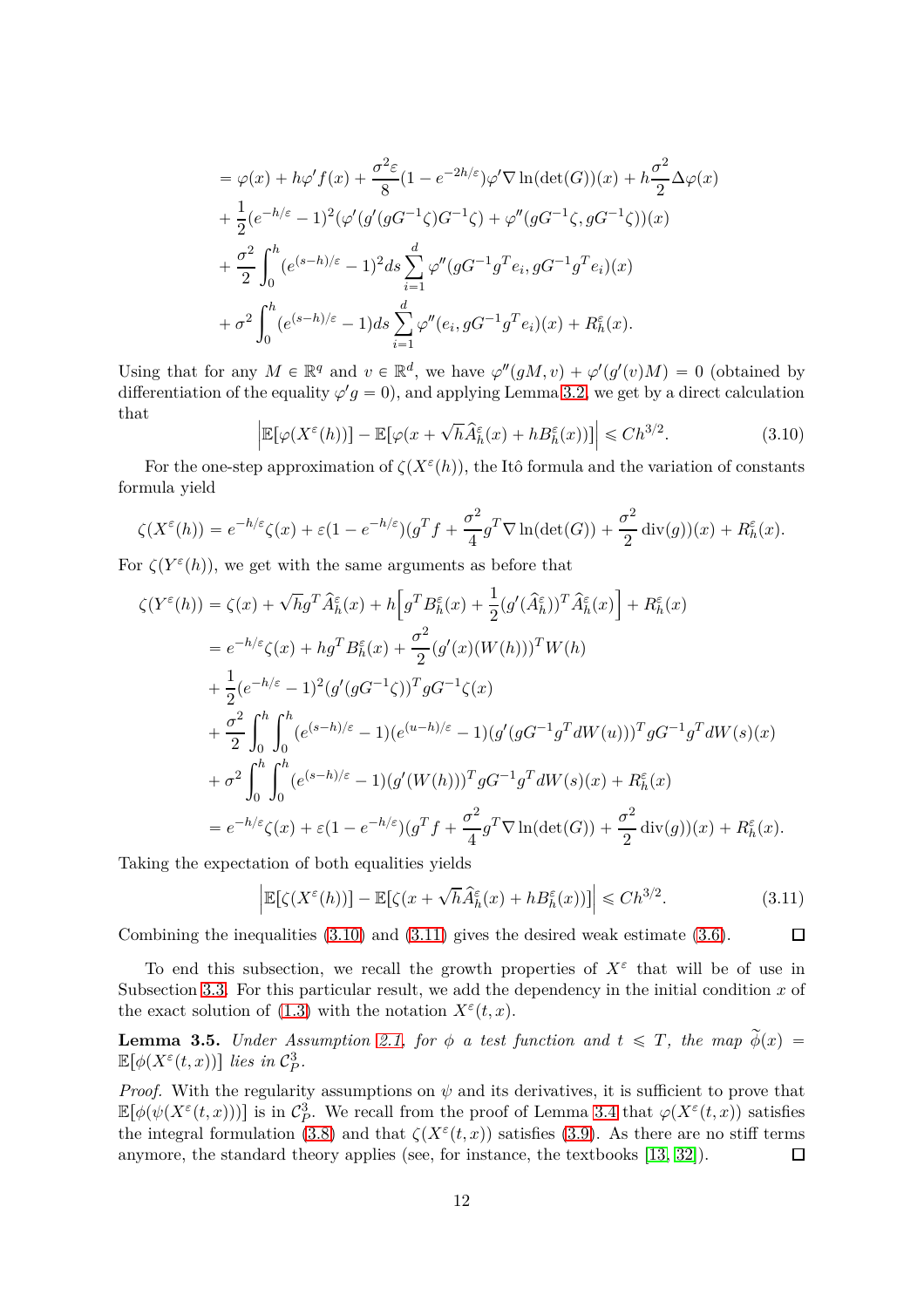#### <span id="page-12-0"></span>**3.2 Uniform expansion and bounded moments of the numerical solution**

In this subsection, we show that the integrator given by [\(2.2\)](#page-4-0) has bounded moments of all order, that it lies on the manifold M in the limit  $\varepsilon \to 0$ , and that it satisfies the same local weak uniform expansion as the exact solution of  $(1.3)$  (see Proposition [3.3\)](#page-8-1).

First, the integrator given by [\(2.2\)](#page-4-0) satisfies the following bounded moments property.

<span id="page-12-1"></span>**Proposition 3.6.** *Under Assumption [2.1,](#page-3-1)*  $(X_n^{\varepsilon})$  *has bounded moments of any order along time, i.e., for all timestep*  $h \leq h_0$  *small enough and all integer*  $m \geq 0$ *,* 

$$
\sup_{n\geqslant 0}\mathbb{E}[|X_n^\varepsilon|^{2m}]\leqslant C,
$$

*where the constant*  $C > 0$  *depends on*  $m$ *, but is independent of*  $\varepsilon$  *and*  $h$ *.* 

The integrator  $(X_n^{\varepsilon})$  given in [\(2.2\)](#page-4-0) also satisfies a uniform local expansion that is similar to its continuous counterpart presented in Proposition [3.3.](#page-8-1)

<span id="page-12-2"></span>**Proposition 3.7.** *Under Assumption [2.1,](#page-3-1) there exists*  $h_0 > 0$  *such that for all*  $h \leq h_0$ *, if*  $(X_n^{\varepsilon})$ *is the numerical discretization given by* [\(2.2\)](#page-4-0) *beginning at*  $x \in \mathcal{M}_h^{\varepsilon}$  (assumed deterministic for *simplicity), then, for all test functions φ, the following estimate holds:*

<span id="page-12-6"></span>
$$
\left| \mathbb{E}[\phi(X_1^{\varepsilon})] - \mathbb{E}[\phi(x + \sqrt{h}A_h^{\varepsilon}(x) + hB_h^{\varepsilon}(x))] \right| \leq C(1 + |x|^K)h^{3/2},\tag{3.12}
$$

*where C is independent of h* and  $\varepsilon$ , and  $A_h^{\varepsilon}$  and  $B_h^{\varepsilon}$  are the functions given in Proposition [3.3.](#page-8-1)

To prove Proposition [3.6](#page-12-1) and Proposition [3.7,](#page-12-2) we rely on the following lemma, whose proof is postponed to the end of this subsection.

<span id="page-12-3"></span>**Lemma 3.8.** *Under Assumption* [2.1](#page-3-1) *and if*  $x \in \mathcal{M}_h^{\varepsilon}$ , *there exists*  $h_0 > 0$  *such that, for all timestep*  $h \leq h_0$ , the one-step approximation  $X_1^{\varepsilon}$  and the Lagrange multiplier  $\lambda^{\varepsilon}$  in the *discretization* [\(2.2\)](#page-4-0) *satisfy*

$$
|X_1^\varepsilon-x|\leqslant C\sqrt{h},\qquad \lambda^\varepsilon=\sqrt{h}G^{-1}(x)\lambda_{1/2}^\varepsilon+hG^{-1}(x)\lambda_1^\varepsilon+R_h^\varepsilon,
$$

 $where$   $|\lambda_{1/2}^{\varepsilon}| \leq C$ ,  $|\lambda_1^{\varepsilon}| \leq C$ ,  $|R_h^{\varepsilon}| \leq Ch^{3/2}$  *with C independent of*  $\varepsilon$  *and*  $h$ .

For proving Proposition [3.6,](#page-12-1) we apply the change of variable  $\psi$  and we adapt the standard methodology presented in [\[32,](#page-21-8) Lemma 1.1.6].

*Proof of Proposition [3.6.](#page-12-1)* Using Lemma [3.8](#page-12-3) and the equality  $\varphi' g = 0$ , a direct calculation gives

$$
\left| \mathbb{E}[\varphi(X_{n+1}^{\varepsilon}) - \varphi(X_n^{\varepsilon}) | X_n^{\varepsilon}] \right| \leq C h, \tag{3.13}
$$

<span id="page-12-5"></span><span id="page-12-4"></span>
$$
\left|\varphi(X_{n+1}^{\varepsilon}) - \varphi(X_n^{\varepsilon})\right| \leqslant C\sqrt{h}.\tag{3.14}
$$

As  $X_0 \in \mathcal{M}$  is bounded, the estimates [\(3.13\)](#page-12-4)-[\(3.14\)](#page-12-5) imply that  $\mathbb{E}[\left|\varphi(X_n)\right|^{2m}]$  is bounded uniformly in  $n = 0, \ldots, N$  and  $\varepsilon$ , with the same arguments as in [\[32,](#page-21-8) Lemma 2.2.2].

Then, we derive from [\(2.2\)](#page-4-0) that

$$
\Big|\mathbb{E}\big[\zeta(X_{n+1}^\varepsilon)-e^{-h/\varepsilon}\zeta(X_n^\varepsilon)|X_n^\varepsilon\big]\Big|\leqslant Ch,
$$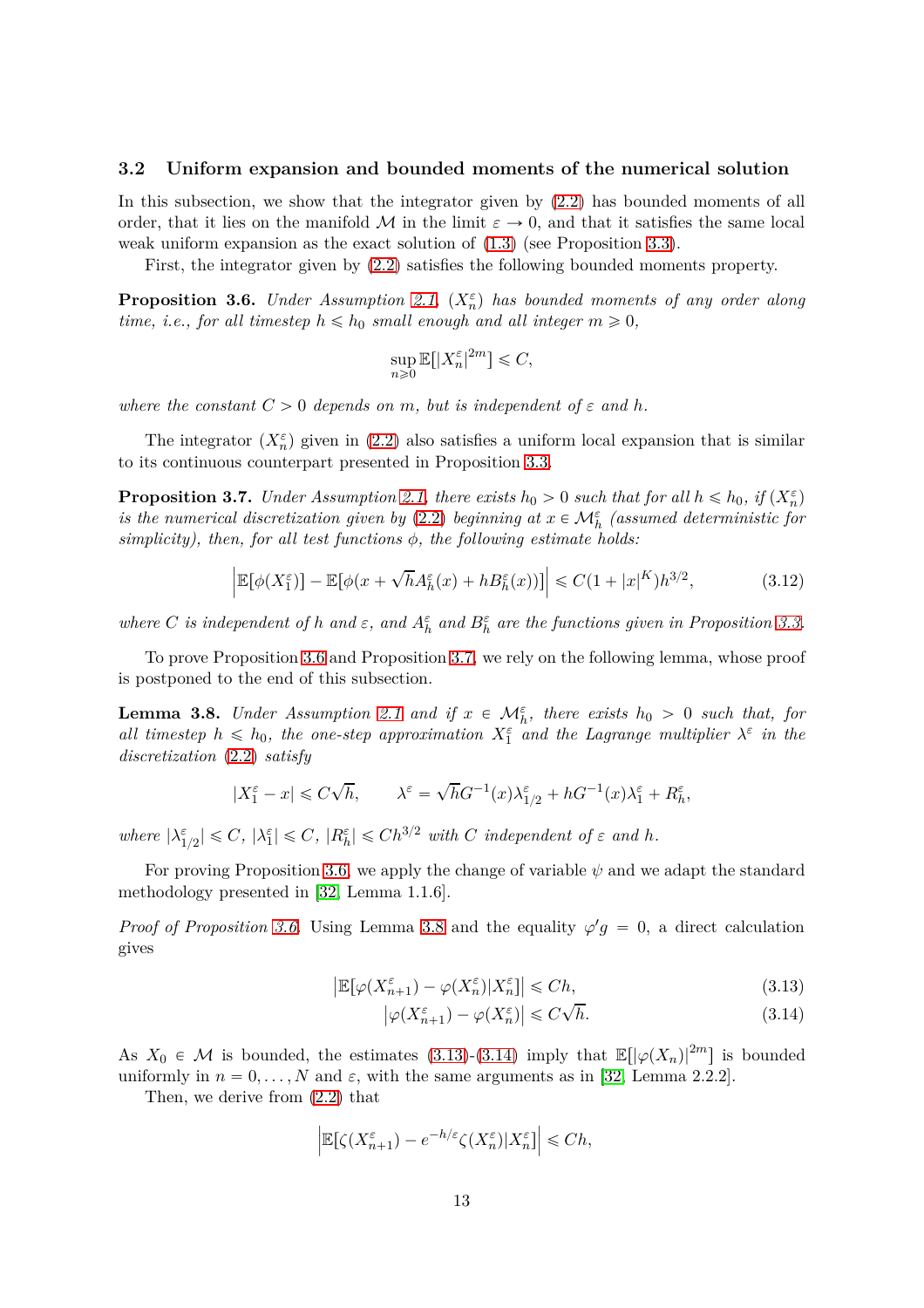$$
\left|\zeta(X_{n+1}^\varepsilon)-e^{-h/\varepsilon}\zeta(X_n^\varepsilon)\right|\leqslant C\sqrt{h}.
$$

We prove that  $\zeta(X_n)$  has bounded moments by induction on *m*. The binomial formula yields

$$
\label{eq:21} \begin{split} \mathbb{E}[\left|\zeta(X_{n+1}^\varepsilon)\right|^{2m}] &\leqslant e^{-2mh/\varepsilon}\mathbb{E}[\left|\zeta(X_n^\varepsilon)\right|^{2m}] \\ &+ C\mathbb{E}[\left|\zeta(X_n^\varepsilon)\right|^{2m-1}\left|\mathbb{E}[\zeta(X_{n+1}^\varepsilon)-e^{-h/\varepsilon}\zeta(X_n^\varepsilon)|X_n^\varepsilon]\right|] \\ &+ C\sum_{k=2}^{2m}\mathbb{E}[\left|\zeta(X_n^\varepsilon)\right|^{2m-k}\left|\zeta(X_{n+1}^\varepsilon)-e^{-h/\varepsilon}\zeta(X_n^\varepsilon)\right|^k] \\ &\leqslant \mathbb{E}[\left|\zeta(X_n^\varepsilon)\right|^{2m}] + C\big(1+\mathbb{E}[\left|\zeta(X_n^\varepsilon)\right|^{2m}]\big)h. \end{split}
$$

Following [\[32,](#page-21-8) Lemma 1.1.6], it implies that  $\mathbb{E}[(\zeta(X_n)|^{2m}]$  is bounded uniformly in  $n =$  $0, \ldots, N$  and  $\varepsilon$ . Then, as  $\psi^{-1}$  is Lipschitz, we have

$$
\mathbb{E}[|X_n^{\varepsilon}|^{2m}] \leq C(1 + \mathbb{E}[|\psi(X_n^{\varepsilon})|^{2m}]) \leq C(1 + \mathbb{E}[|\varphi(X_n^{\varepsilon})|^{2m}] + \mathbb{E}[|\zeta(X_n^{\varepsilon})|^{2m}]) \leq C.
$$

 $\Box$ 

Hence the result.

We obtain the uniform expansion of the numerical solution by writing explicitly a uniform expansion of the Lagrange multiplier  $\lambda^{\varepsilon}$ , in the spirit of [\[27,](#page-21-0) Lemma 3.25].

*Proof of Proposition [3.7.](#page-12-2)* Using Lemma [3.8](#page-12-3) and Assumption [2.1,](#page-3-1) we obtain

$$
X_1^{\varepsilon} = x + \sqrt{h} \Big[ \sigma \xi + (gG^{-1})(x)\lambda_{1/2}^{\varepsilon} \Big] + R_h^{\varepsilon},
$$

where the remainder satisfies  $|R_h^{\varepsilon}| \leq Ch$ . The constraint is then given by

$$
\zeta(X_1^{\varepsilon}) = \zeta(x) + \sqrt{h} \Big[ \sigma g^T(x)\xi + \lambda_{1/2}^{\varepsilon} \Big] + R_h^{\varepsilon}
$$
  
=  $\zeta(x) + \sqrt{h} \Big[ \frac{e^{-h/\varepsilon} - 1}{\sqrt{h}} \zeta(x) + \sigma \sqrt{\frac{\varepsilon}{2h}} (1 - e^{-2h/\varepsilon}) g^T(x)\xi \Big] + R_h^{\varepsilon}.$ 

By identifying the two terms in  $\sqrt{h}$ , we deduce the value of  $\lambda_{1/2}^{\varepsilon}$  and we get that

$$
X_1^{\varepsilon} = x + \sqrt{h} \Big[ \sigma \xi + \frac{e^{-h/\varepsilon} - 1}{\sqrt{h}} \left( g G^{-1} \zeta \right) (x) + \sigma \Big( \sqrt{\frac{\varepsilon}{2h} \left( 1 - e^{-2h/\varepsilon} \right)} - 1 \Big) \left( g G^{-1} g^T \right) (x) \xi \Big] + R_h^{\varepsilon}
$$
  
=  $x + \sqrt{h} A_h^{\varepsilon}(x) + R_h^{\varepsilon}$ ,

where  $|R_h^{\varepsilon}| \leq Ch$ . We use the same approach for the term in *h* to obtain the weak estimate [\(3.12\)](#page-12-6).

The proof of Lemma [3.8](#page-12-3) mainly relies on the estimates  $(2.1)$  and  $(3.2)$ . We refer to [\[23,](#page-20-5) Lemma 3.3] and [\[16,](#page-20-1) Chap. VII] for similar proofs where explicit expressions of Lagrange multipliers are derived.

*Proof of Lemma [3.8.](#page-12-3)* For brevety, we rewrite the discretization [\(2.2\)](#page-4-0) as

$$
\begin{split} X_1^\varepsilon = x + \sqrt{h} Y_{1/2}^\varepsilon(x) + h Y_1^\varepsilon(x) + g(x) \lambda^\varepsilon, \\ \zeta(X_1^\varepsilon) = \zeta(x) + \sqrt{h} \zeta_{1/2}^\varepsilon(x) + h \zeta_1^\varepsilon(x), \end{split}
$$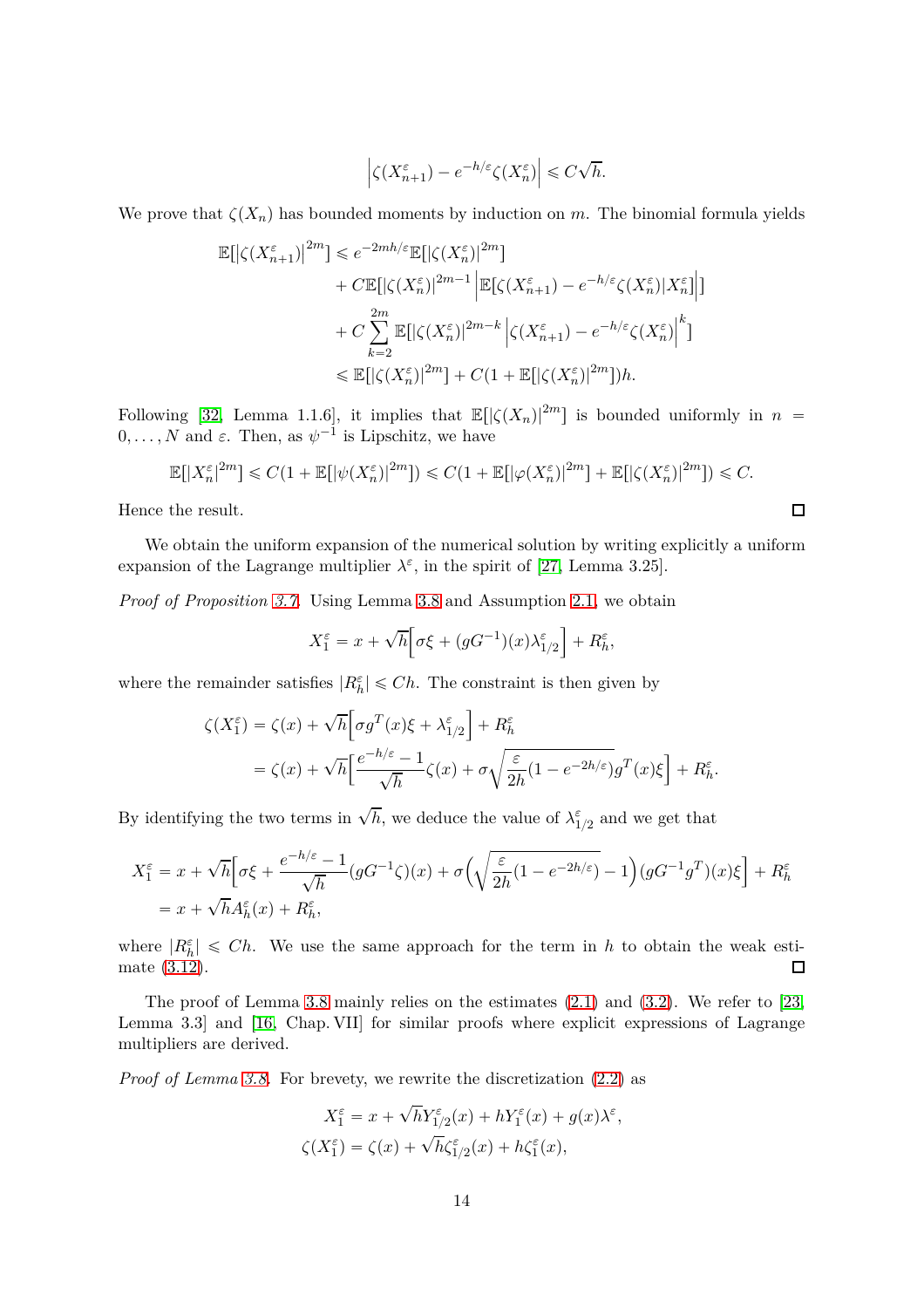where the functions  $Y_{1/2}^{\varepsilon}$ ,  $Y_1^{\varepsilon}$ ,  $\zeta_{1/2}^{\varepsilon}$ , and  $\zeta_1^{\varepsilon}$  are given by

$$
Y_1^{\varepsilon}(x) = \sigma \xi,
$$
  
\n
$$
Y_1^{\varepsilon}(x) = f(x) + \frac{(1 - e^{-h/\varepsilon})^2}{2h} (g'(gG^{-1}\zeta)G^{-1}\zeta)(x) + \frac{\sigma^2 \varepsilon}{8h} (1 - e^{-2h/\varepsilon}) \nabla \ln(\det(G))(x),
$$
  
\n
$$
\zeta_{1/2}^{\varepsilon}(x) = \frac{e^{-h/\varepsilon} - 1}{\sqrt{h}} \zeta(x) + \sigma \sqrt{\frac{\varepsilon}{2h} (1 - e^{-2h/\varepsilon})} g^T(x) \xi,
$$
  
\n
$$
\zeta_1^{\varepsilon}(x) = \frac{\varepsilon}{h} (1 - e^{-h/\varepsilon}) (g^T f + \frac{\sigma^2}{4} g^T \nabla \ln(\det(G)) + \frac{\sigma^2}{2} \operatorname{div}(g))(x)
$$
  
\n
$$
+ \sigma^2 \left(\frac{\varepsilon}{h} (1 - e^{-h/\varepsilon}) - \sqrt{\frac{\varepsilon}{2h} (1 - e^{-2h/\varepsilon})}\right) \sum_{i=1}^d ((g'(gG^{-1}g^T e_i))^T g G^{-1} g^T e_i)(x)
$$
  
\n
$$
- \sigma^2 \left(\frac{\varepsilon}{h} (1 - e^{-h/\varepsilon}) - \sqrt{\frac{\varepsilon}{2h} (1 - e^{-2h/\varepsilon})}\right) \sum_{i=1}^d ((g'(e_i))^T g G^{-1} g^T e_i)(x).
$$

Using Assumption [2.1](#page-3-1) and the estimate [\(3.2\)](#page-7-1), the following uniform estimates hold

$$
|Y_i^\varepsilon(x)|\leqslant C,\quad |\zeta_i^\varepsilon(x)|\leqslant C,\quad i\in\{1/2,1\}.
$$

The fundamental theorem of calculus yields

$$
\zeta(X_1^{\varepsilon}) - \zeta(x) = \int_0^1 g^T(x + \tau(X_1^{\varepsilon} - x)) d\tau(X_1^{\varepsilon} - x) = \sqrt{h} \zeta_{1/2}^{\varepsilon}(x) + h \zeta_1^{\varepsilon}(x).
$$

Substituting  $X_1^{\varepsilon} - x$  then gives

$$
\int_0^1 g^T(x+\tau(X_1^{\varepsilon}-x))d\tau(\sqrt{h}Y_{1/2}^{\varepsilon}(x)+hY_1^{\varepsilon}(x)+g(x)\lambda^{\varepsilon})=\sqrt{h}\zeta_{1/2}^{\varepsilon}(x)+h\zeta_1^{\varepsilon}(x).
$$

Using Assumption [2.1,](#page-3-1) we get the following explicit expression of  $\lambda^{\varepsilon}$ ,

$$
\lambda^{\varepsilon} = \sqrt{h} G_{X_1^{\varepsilon} - x}^{-1}(x) \Big( \zeta_{1/2}^{\varepsilon}(x) - \int_0^1 g^T(x + \tau (X_1^{\varepsilon} - x)) d\tau Y_{1/2}^{\varepsilon}(x) \Big) + h G_{X_1^{\varepsilon} - x}^{-1}(x) \Big( \zeta_1^{\varepsilon}(x) - \int_0^1 g^T(x + \tau (X_1^{\varepsilon} - x)) d\tau Y_1^{\varepsilon}(x) \Big).
$$
\n(3.15)

Then, the growth assumption [\(2.1\)](#page-3-0) on  $G_y^{-1}(x)$  allows us to write

$$
|\lambda^{\varepsilon}| \leq C\sqrt{h}(1+|X_1^{\varepsilon}-x|)
$$
 and  $|X_1^{\varepsilon}-x| \leq C\sqrt{h}(1+|X_1^{\varepsilon}-x|).$ 

Hence, for  $h \le h_0$  small enough, we deduce  $|X_1^{\varepsilon} - x| \leq C\sqrt{h}$  and

<span id="page-14-0"></span>
$$
\lambda^{\varepsilon} = \sqrt{h}G^{-1}(x)(\zeta_{1/2}^{\varepsilon} - g^T Y_{1/2}^{\varepsilon})(x) + R_h^{\varepsilon},
$$

where  $|R_h^{\varepsilon}| \leq Ch$ . We iterate this technique for the term of size  $\mathcal{O}(h)$ , and we obtain the desired expansion of  $\lambda^{\varepsilon}$ .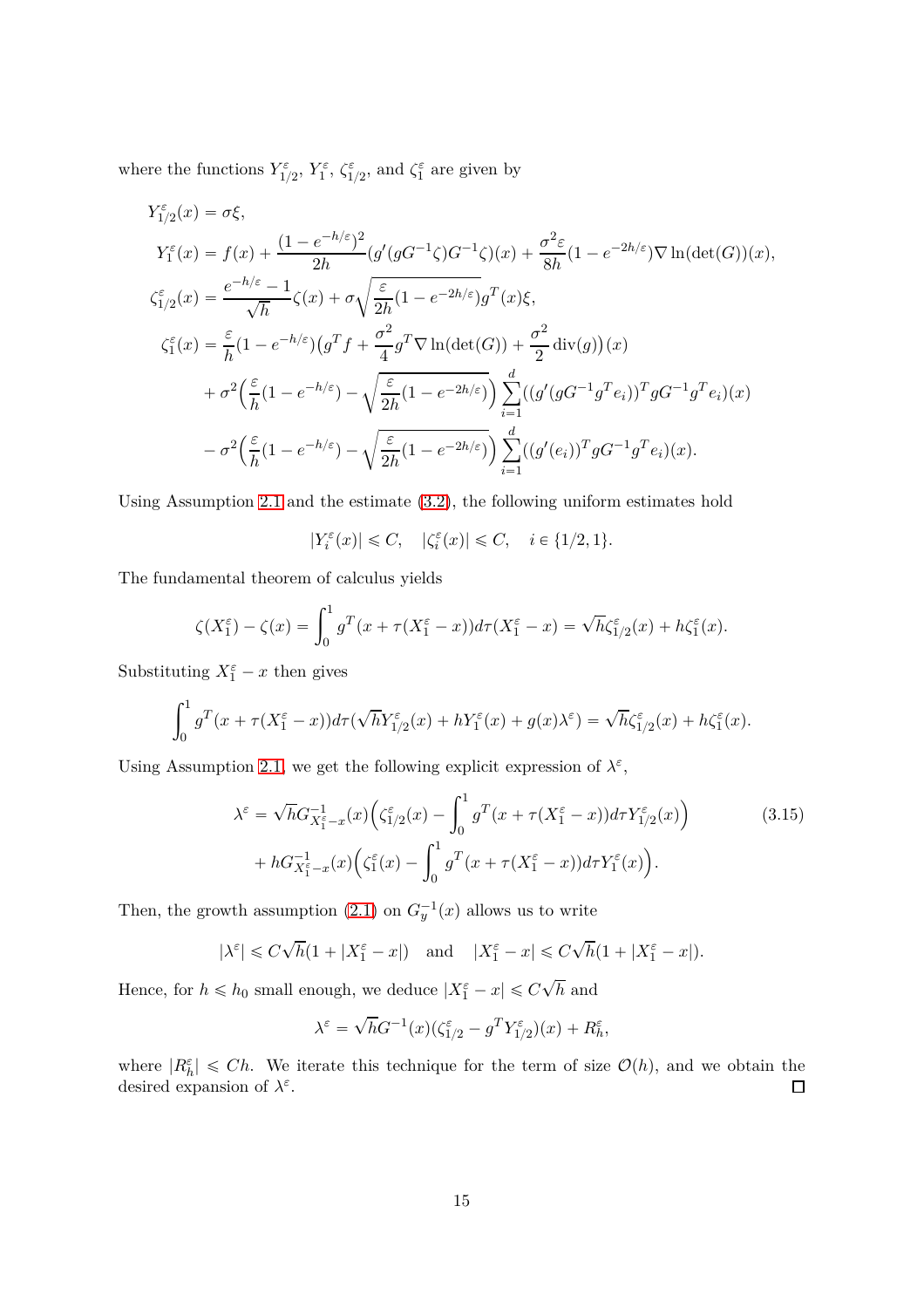#### <span id="page-15-0"></span>**3.3 Proofs of the convergence theorems**

Now that we have the local uniform expansion of the exact solution and the numerical scheme, as well as the stability property of Proposition [3.6,](#page-12-1) we are able to prove the two convergence theorems.

*Proof of Theorem [2.5.](#page-5-0)* We derive the global weak consistency [\(2.5\)](#page-5-2) with similar techniques as the ones presented in [\[32,](#page-21-8) Chap. 2]. We denote by  $X^{\varepsilon}(t,x)$  the solution of the penalized dynamics with initial condition *x*, and  $X_n^{\varepsilon}(x)$  the numerical solution with initial condition *x*. For  $x \in \mathcal{M}_{h}^{\varepsilon}$ , Proposition [3.3](#page-8-1) and Proposition [3.7](#page-12-2) yield

$$
|\mathbb{E}[\phi(X^{\varepsilon}(h,x)) - \phi(X_1^{\varepsilon}(x))|x]| \leq C(1+|x|^K)h^{3/2},\tag{3.16}
$$

where  $\phi \in C_P^{\infty}$ . A careful examination of the proofs of these propositions shows that it is sufficient to take  $\phi \in C_P^3$ *P*. We then rewrite the global error  $E_h^{\varepsilon} = |\mathbb{E}[\phi(X^{\varepsilon}(T, X_0)) - \phi(X_N^{\varepsilon}(X_0))]|$ with a telescopic sum,

$$
E_h^{\varepsilon} \leq \sum_{n=1}^N \left| \mathbb{E}[\phi(X^{\varepsilon}(nh, X_{N-n}^{\varepsilon}(X_0))) - \phi(X^{\varepsilon}((n-1)h, X_{N-n+1}^{\varepsilon}(X_0)))] \right|
$$
  
\n
$$
\leq \sum_{n=1}^N \left| \mathbb{E}[\phi_n(X^{\varepsilon}(h, X_{N-n}^{\varepsilon}(X_0))) - \phi_n(X_1^{\varepsilon}(X_{N-n}^{\varepsilon}(X_0)))] \right|
$$
  
\n
$$
\leq \sum_{n=1}^N \mathbb{E}[\left| \mathbb{E}[\phi_n(X^{\varepsilon}(h, x)) - \phi_n(X_1^{\varepsilon}(x))|x = X_{N-n}^{\varepsilon}(X_0)] \right|]
$$
  
\n
$$
\leq \sum_{n=1}^N C(1 + \mathbb{E}[\left|X_{N-n}^{\varepsilon}(X_0)\right|^K])h^{3/2} \leq Ch^{1/2},
$$

where we used the regularity properties of  $\phi_n(x) = \mathbb{E}[\phi(X^{\varepsilon}((n-1)h, x))|x]$  given in Lemma [3.5,](#page-11-2) the bounded moments property of Proposition [3.6](#page-12-1) and the fact that  $X_n^{\varepsilon} \in \mathcal{M}_h^{\varepsilon}$  (Lemma [3.1\)](#page-7-3).  $\Box$ 

*Proof of Theorem [2.7.](#page-6-0)* We obtain straightforwardly from the expression of the integrator [\(2.2\)](#page-4-0) that  $|\zeta(X_n^{\varepsilon})| \leq C_h \sqrt{\varepsilon}$ . Using this estimate and the notation introduced in the proof of Lemma [3.8,](#page-12-3) we observe that

$$
\left|Y_i^\varepsilon(X_n^\varepsilon)-Y_i^0(X_n^\varepsilon)\right|\leqslant C_h\sqrt{\varepsilon},\quad |\zeta_i^\varepsilon(X_n^\varepsilon)|\leqslant C_h\sqrt{\varepsilon},\quad i\in\{1/2,1\},
$$

where  $Y_{1/2}^0(x) = \sigma \xi_n$  and  $Y_1^0(x) = f(x)$ . The Lagrange multiplier given by [\(3.15\)](#page-14-0) therefore satisfies

$$
\left|\lambda^{\varepsilon}-\widetilde{\lambda^{\varepsilon}}\right|\leq C_h\sqrt{\varepsilon},\quad \widetilde{\lambda^{\varepsilon}}=-G_{X_{n+1}^{\varepsilon}-X_n^{\varepsilon}}^{-1}(X_n^{\varepsilon})\int_0^1g^T\big(X_n^{\varepsilon}+\tau\big(X_{n+1}^{\varepsilon}-X_n^{\varepsilon}\big)\big)d\tau\big(\sigma\sqrt{h}\xi_n+hf(X_n^{\varepsilon})\big).
$$

Similarly to [\(3.15\)](#page-14-0), the Lagrange multiplier  $\lambda^0$  of the constrained Euler integrator [\(1.7\)](#page-2-0) is given by

$$
\lambda^{0} = -G_{X_{n+1}^{0}-X_{n}^{0}}^{-1}(X_{n}^{0}) \int_{0}^{1} g^{T}(X_{n}^{0} + \tau(X_{n+1}^{0} - X_{n}^{0})) d\tau (\sigma \sqrt{h} \xi_{n} + h f(X_{n}^{0})).
$$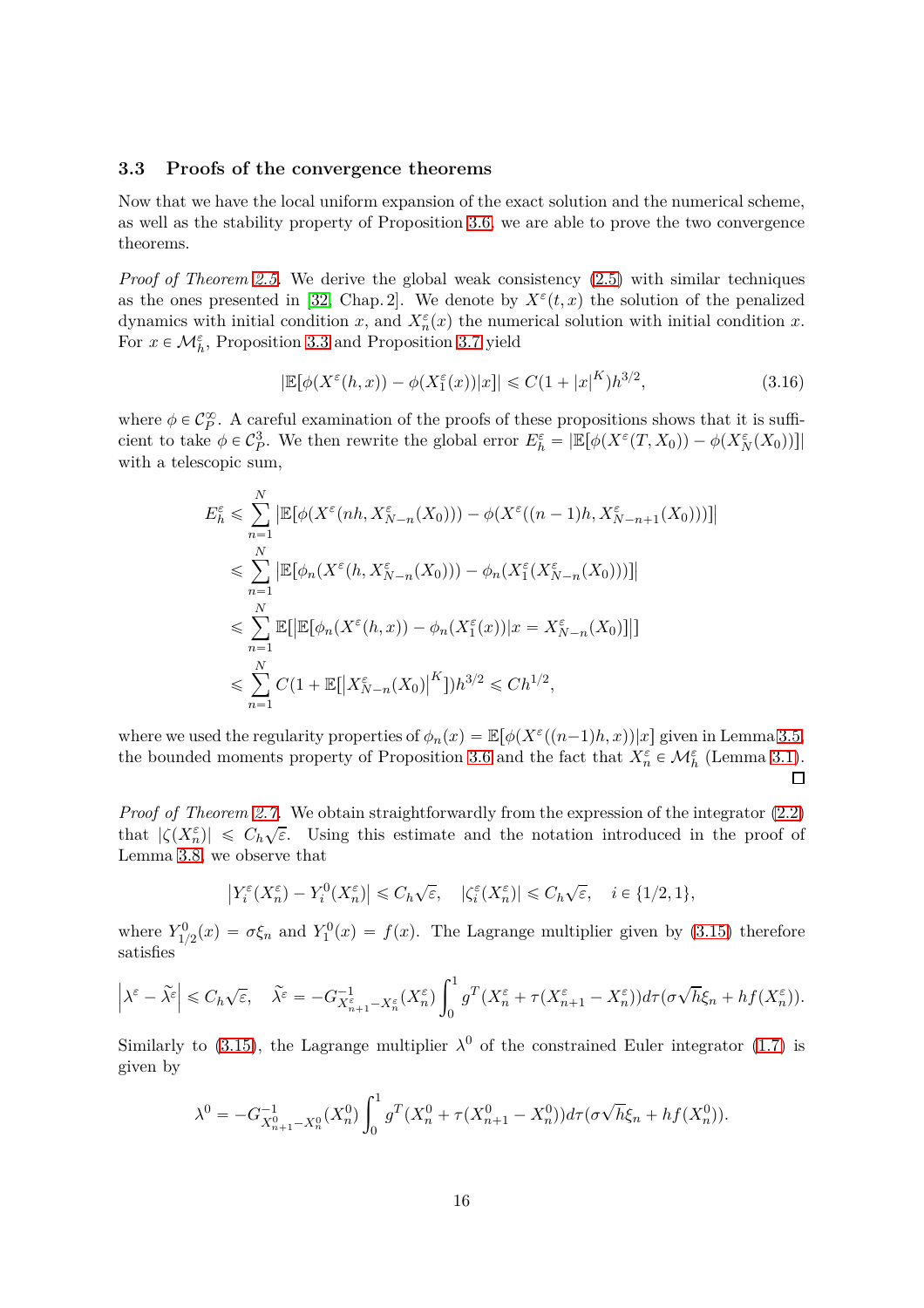Using that  $G_y^{-1}(x)$  is bounded, a straightforward calculation shows that  $G_y^{-1}(x)$  is Lipschitz in  $x, y \in \mathbb{R}^d$ , that is, there exists a constant  $L > 0$  such that

$$
\left|G_{y_1}^{-1}(x_1) - G_{y_2}^{-1}(x_2)\right| \le L(|x_1 - x_2| + |y_1 - y_2|), \quad x_1, x_2, y_1, y_2 \in \mathbb{R}^d.
$$

Thus, we get the estimate

$$
\left|\lambda^{\varepsilon}-\lambda^{0}\right| \leq C_{h}(\sqrt{\varepsilon}+\left|X_{n}^{\varepsilon}-X_{n}^{0}\right|)+C\sqrt{h}\left|X_{n+1}^{\varepsilon}-X_{n+1}^{0}\right|,
$$

and, as  $\lambda^{\varepsilon}$  and  $\lambda^{0}$  are bounded uniformly in  $\varepsilon$ , we have

$$
\left|g(X_n^\varepsilon)\lambda^\varepsilon-g(X_n^0)\lambda^0\right|\leqslant C_h(\sqrt{\varepsilon}+\left|X_n^\varepsilon-X_n^0\right|)+C\sqrt{h}\left|X_{n+1}^\varepsilon-X_{n+1}^0\right|.
$$

From the definitions of  $X_{n+1}^{\varepsilon}$  in [\(2.2\)](#page-4-0) and  $X_{n+1}^0$  in [\(1.7\)](#page-2-0), we deduce that

$$
\left|X_{n+1}^{\varepsilon} - X_{n+1}^0\right| \leqslant C_h(\sqrt{\varepsilon} + \left|X_n^{\varepsilon} - X_n^0\right|) + C\sqrt{h}\left|X_{n+1}^{\varepsilon} - X_{n+1}^0\right|.
$$

If  $h \le h_0$  is small enough, we obtain the estimate [\(2.6\)](#page-6-3) with an induction on *n*.

*Proof of Theorem [2.10.](#page-6-2)* We take over the notations and the explicit expression [\(3.15\)](#page-14-0) of the Lagrange multiplier  $\lambda^{\varepsilon}$  that we used in the proof of Lemma [3.8.](#page-12-3) Without loss of generality, we concentrate on the first step of the algorithm with  $X_0 = x$ . Replacing  $\lambda^{\varepsilon}$  by the explicit formula [\(3.15\)](#page-14-0) in [\(2.2\)](#page-4-0) yields that  $X_1^{\varepsilon}$  is a fixed point of the following map

$$
F_h^{\varepsilon}(y) = x + \sqrt{h}Y_{1/2}^{\varepsilon}(x) + hY_1^{\varepsilon}(x) + g(x)G_{y-x}^{-1}(x)\Big[\sqrt{h}\zeta_{1/2}^{\varepsilon}(x) + h\zeta_1^{\varepsilon}(x) - \int_0^1 g^T(x + \tau(y-x))d\tau(\sqrt{h}Y_{1/2}^{\varepsilon}(x) + hY_1^{\varepsilon}(x))\Big].
$$

For  $y_1, y_2 \in \mathbb{R}^d$ , Assumption [2.1](#page-3-1) gives

$$
|F_h^{\varepsilon}(y_2) - F_h^{\varepsilon}(y_1)| \leqslant C\sqrt{h} |y_2 - y_1|,
$$

where we used that  $G_y^{-1}(x)$  is Lipschitz in  $x, y \in \mathbb{R}^d$ . We deduce that  $F_h^{\varepsilon}$  is a uniform contraction for  $h \le h_0$  small enough. П

#### <span id="page-16-0"></span>**4 Numerical experiments**

In this section, we perform numerical experiments to confirm the theoretical findings, first on a torus in  $R<sup>3</sup>$ , and then on the orthogonal group in high dimension and codimension, in the spirit of the experiments in [\[35,](#page-21-7) [36,](#page-21-11) [23\]](#page-20-5).

### **4.1 Uniform approximation for the invariant measure on a torus**

We apply the new method given by the discretization  $(2.2)$  on a torus in  $\mathbb{R}^3$  for sampling the invariant measure of  $(1.3)$  for different steps *h* and parameters  $\varepsilon$ , and we compare it with the Euler integrators [\(1.6\)](#page-1-2) in  $\mathbb{R}^d$  and [\(1.7\)](#page-2-0) on the manifold. The constraint is given by  $\zeta(x) = (x_1^2 + x_2^2 + x_3^2 + R^2 - r^2)^2 - 4R^2(x_1^2 + x_2^2)$  with  $R = 3$  and  $r = 1$ , and we choose the map  $f(x) = -25(x_1 - R + r, x_2, x_3)$ , with the parameters  $\sigma = \sqrt{2}$ ,  $\phi(x) = |x|^2$ ,  $M = 10^7$ trajectories, the final time  $T = 10$  and the initial condition  $X_0 = (R - r, 0, 0)$ . Increasing the value of *T* does not modify the computed averages, which hints that we reached the

□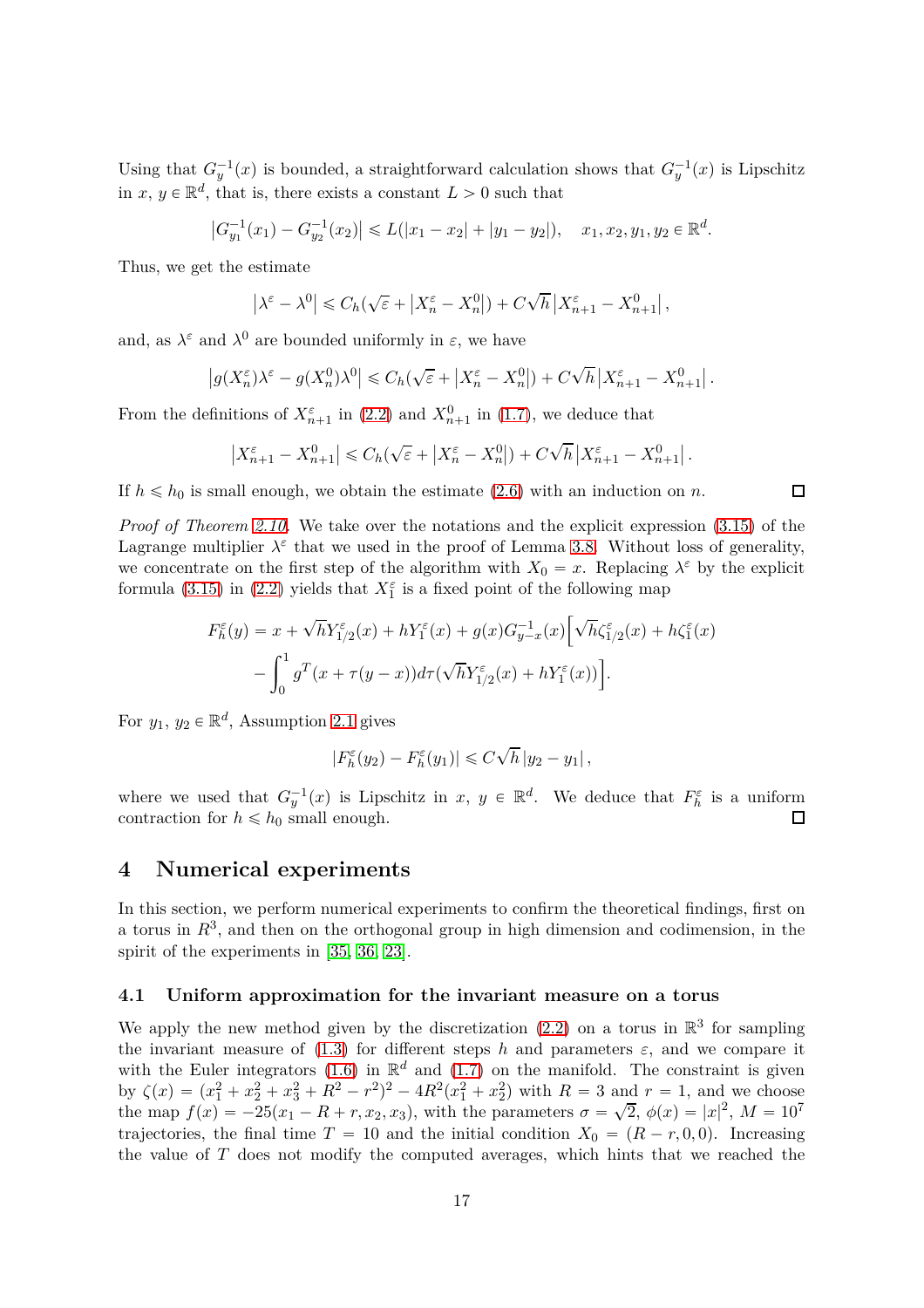equilibrium. The factor 25 in *f* confines the solution in a reasonably small neighborhood of the torus, which allows a faster convergence to equilibrium and to take less trajectories. We compute the Monte-Carlo estimator  $\bar{J} = \frac{1}{M}$  $\frac{1}{M} \sum_{m=1}^{M} \phi(X_N^{(m)})$  $\mathbb{E}[\phi(X_N)],$  where  $X_n^{(m)}$  is the *m*th realisation of the integrator at time  $t_n = nh$ , and *N* is an integer satisfying  $Nh = T$ . We compare this approximation with a reference value of  $\int_{\mathcal{M}} \phi d\mu_{\infty}$  computed with the uniformly accurate integrator, by using a timestep  $h_{\text{ref}} = 2^{-12}$ . We observe in Figure [1](#page-17-0) that the explicit Euler scheme [\(1.6\)](#page-1-2) faces stability issues when  $\varepsilon \to 0$  and that the accuracy of the constrained integrator [\(1.7\)](#page-2-0) deteriorates when  $\varepsilon$  grows larger. On the contrary, the accuracy of the new method does not deteriorate depending on *ε*, and it shares a similar behavior to the constrained Euler scheme [\(1.7\)](#page-2-0) when  $\varepsilon \to 0$ , which is in agreement with Theorem [2.7.](#page-6-0) The right graph of Figure [1](#page-17-0) shows the uniform accuracy property of the discretization [\(2.2\)](#page-4-0), as stated in Theorem [2.5.](#page-5-0)

<span id="page-17-0"></span>

Figure 1: Error for sampling the invariant measure of penalized Langevin dynamics on a torus in  $\mathbb{R}^3$  of the uniform discretization [\(2.2\)](#page-4-0) and the Euler integrators [\(1.6\)](#page-1-2) and [\(1.7\)](#page-2-0) for different values of  $\varepsilon$  with  $h = 2^{-9}T$  (left), and error curves versus  $\varepsilon$  of the uniformly accurate method for different timesteps  $h = 2^{-i}T$  and  $i = 6, \ldots, 10$  (right), with the final time  $T = 10$ , the maps  $f(x) = -25(x_1 - R + r, x_2, x_3), \phi(x) = |x|^2$  and  $M = 10^7$  trajectories.

### **4.2 Weak approximation on the orthogonal group**

We apply the uniformly accurate method on a compact Lie group (in the spirit of the numerical experiments in [\[35,](#page-21-7) [36\]](#page-21-11)) to see how it performs in high dimension and codimension. We choose the orthogonal group  $O(m) = \{M \in \mathbb{R}^{m \times m}, M^T M = I_m\}$ , seen as a submanifold of  $\mathbb{R}^{m^2}$  of codimension  $q = m(m+1)/2$ . We compare the explicit Euler scheme [\(1.6\)](#page-1-2), the constrained Euler scheme [\(1.7\)](#page-2-0) and the new method on  $\mathcal{M} = O(m)$  for  $m = 2, \ldots, 5$ , with the parameters  $\varepsilon = 0.005$ ,  $T = 1$  and  $h = 2^{-7}$ . Note that, as *h* and  $\varepsilon$  share the same order of magnitude, the explicit Euler scheme [\(1.6\)](#page-1-2) can face stability issues, and the solution does not lie on the manifold  $M$ . Thus, we are in the regime where the convergence results for both Euler schemes [\(1.6\)](#page-1-2)-[\(1.7\)](#page-2-0) do not apply. We choose  $f = -\nabla V$ , where *V* is given by

<span id="page-17-1"></span>
$$
V(x) = 50 \operatorname{Tr}((x - I_{m^2})^T (x - I_{m^2})), \tag{4.1}
$$

and the parameters  $\sigma = \sqrt{2}$ ,  $X_0 = I_d$ ,  $\phi(x) = \text{Tr}(x)$  and  $M = 10^6$  trajectories. The reference solution for  $J(m) = \mathbb{E}[\phi(X(T))]$  is computed with the uniformly accurate integrator with  $h_{\text{ref}} = 2^{-9}$ . With the factor 50 in the potential [\(4.1\)](#page-17-1), the trajectories stay close to  $I_{m^2}$ ,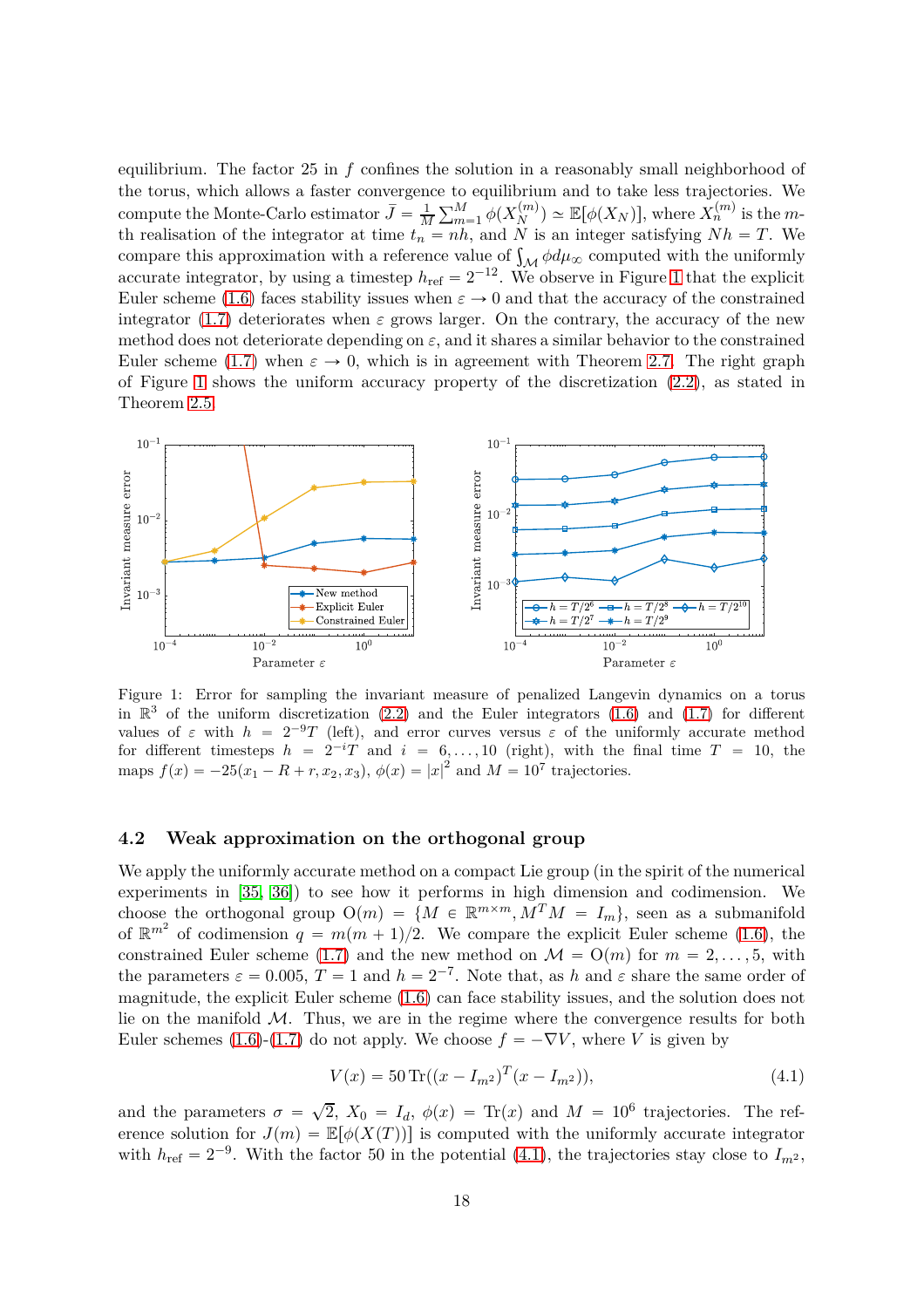and  $J(m)$  is close to  $\phi(I_{m^2}) = m$ . This choice of factor permits to explore a reasonably small area of  $O(m)$ , in order to avoid zones close to M where the Gram matrix G has a bad condition number or is singular, and to reduce the number of trajectories needed. We observe numerically that replacing the factor 50 by 1 in  $(4.1)$  induces a severe timestep restriction. We present the results of the experiment in Table [1.](#page-18-1) We omit the results for the explicit Euler scheme [\(1.6\)](#page-1-2) as the method is inaccurate in this regime (error of size 1). We observe that, in the regime where  $h$  and  $\varepsilon$  share the same order of magnitude, the uniformly accurate integrator performs significantly better than the Euler schemes [\(1.7\)](#page-2-0) and [\(1.6\)](#page-1-2). Choosing a smaller *ε* would result in a blow-up of the Euler method [\(1.6\)](#page-1-2), and a larger *ε* would dramatically deteriorate the accuracy of the constrained Euler scheme [\(1.7\)](#page-2-0). Moreover, the cost in time of the new method stays the same in average for any value of  $\varepsilon$  (results not included for conciseness). This confirms numerically the uniform cost of solving the fixed point problem [\(2.2\)](#page-4-0), as stated in Theorem [2.10.](#page-6-2)

<span id="page-18-1"></span>

| $\mid m$        | $\dim(\mathcal{M})$ | $\boldsymbol{q}$ | J(m)    | $J_{\text{UA}}$ | error for $J_{\text{UA}}$ | $J_{\rm EC}$ | error for $J_{\text{EC}}$ |
|-----------------|---------------------|------------------|---------|-----------------|---------------------------|--------------|---------------------------|
| $\overline{2}$  |                     | 3                | 2.00934 | 2.00619         | $3.1 \cdot 10^{-3}$       | 1.99165      | $1.8 \cdot 10^{-2}$       |
| 3               |                     | 6                | 3.01458 | 3.00821         | $6.4 \cdot 10^{-3}$       | 2.97460      | $4.0 \cdot 10^{-2}$       |
| $\overline{4}$  |                     | 10               | 4.02050 | 4.00972         | $1.1 \cdot 10^{-2}$       | 3.94846      | $7.2 \cdot 10^{-2}$       |
| $5\overline{)}$ | 10                  | 15               | 5.02669 | 5.00842         | $1.8 \cdot 10^{-2}$       | 4.91298      | $1.1 \cdot 10^{-1}$       |

Table 1: Numerical approximation of  $J(m) = \mathbb{E}[\phi(X(T))]$  for  $2 \leq m \leq 5$  with the estimator  $\bar{J} = M^{-1} \sum_{k=1}^{M} \phi(X_N^{(k)})$  where  $(X_n)$  is given by the uniform discretization [\(2.2\)](#page-4-0) for  $\bar{J}_{\text{UA}}$  and by the constrained Euler scheme [\(1.7\)](#page-2-0) for  $\bar{J}_{EC}$ , with their respective errors. The average is taken over  $M = 10^6$ trajectories, with the potential [\(4.1\)](#page-17-1),  $\phi(x) = \text{Tr}(x)$ , a final time  $T = 1$ , the stiff parameter  $\varepsilon = 0.005$ and the timestep  $h = 2^{-7}$ .

## <span id="page-18-0"></span>**5 Conclusion and future work**

In this work, we presented a new method for the weak numerical integration of penalized Langevin dynamics evolving in the vicinity of manifolds of any dimension and codimension. On the contrary of the other existing discretizations, the accuracy of the proposed integrator is independent of the size of the stiff parameter  $\varepsilon$ . Moreover its cost does not depend on  $\varepsilon$ , and it converges to the Euler scheme on the manifold when  $\varepsilon \to 0$ . Throughout the analysis, we gave an expansion in time of the solution to the penalized Langevin dynamics that is uniform in  $\varepsilon$ , as well as new tools for the study of stochastic projection methods for solving stiff SDEs.

Multiple questions arise from the work presented in this paper, with many of great interest for physical applications. First, it would be interesting to get convergence results with weaker assumptions, or to develop uniformly accurate integrators for different penalized dynamics with the same limit when  $\varepsilon \to 0$ , such as the original penalized dynamics [\(1.4\)](#page-1-1) (see [\[11\]](#page-20-0)). One could build integrators for penalized dynamics of the form

$$
dX^{\varepsilon} = f(X^{\varepsilon})dt + \sigma dW + \frac{\sigma^2}{4} \nabla \ln(\det(G)) - \frac{1}{\varepsilon} (gG^{-1}\zeta_1)(X^{\varepsilon})dt - \frac{1}{\nu} (gG^{-1}\zeta_2)(X^{\varepsilon})dt,
$$

where  $\varepsilon$  and  $\nu$  do not share the same order of magnitude, or for constrained dynamics with a penalized term. One could also build a uniformly accurate numerical scheme with high order in the weak context, or just in the context of the invariant measure (in the spirit of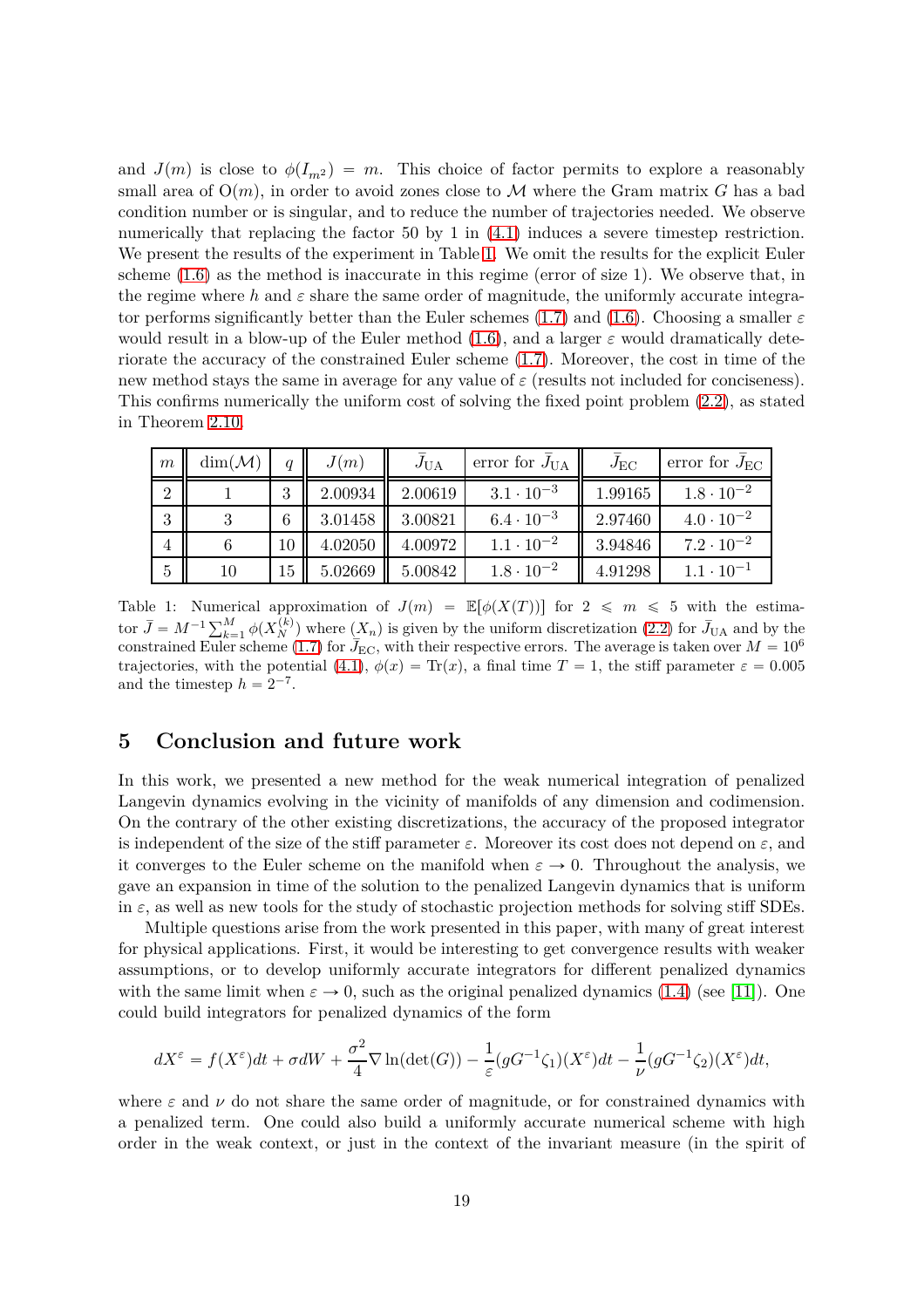the works [\[5,](#page-19-6) [24,](#page-20-14) [2,](#page-19-7) [3,](#page-19-8) [25,](#page-20-15) [21,](#page-20-4) [23\]](#page-20-5) where numerical schemes of high order for the invariant measure and weak order one were introduced). Postprocessors [\[34\]](#page-21-12) proved to be an efficient tool for reaching high order for the invariant measure without increasing the cost of the method, and could be used in this context. Moreover, the order conditions presented in [\[21\]](#page-20-4) for Runge-Kutta methods for solving Langevin dynamics in R *<sup>d</sup>* both in the weak sense and for the invariant measure do not match with the order conditions for solving Langevin dynamics constrained on the manifold  $M$ , as presented in [\[23\]](#page-20-5). It would be interesting to create a unified class of high order Runge-Kutta methods with the same order conditions in  $\mathbb{R}^d$ , on the manifold  $M$  and in the vicinity of  $M$ . The discretizations presented in this paper could also be combined with Metropolis-Hastings rejection procedures [\[31,](#page-21-6) [18\]](#page-20-6), in the spirit of the works [\[14,](#page-20-7) [7,](#page-19-1) [28,](#page-21-3) [35,](#page-21-7) [29\]](#page-21-4), in order to get an exact approximation for the invariant measure with a rejection rate that does not deteriorate in the regime  $\varepsilon \to 0$ .

**Acknowledgements.** The author would like to thank Gilles Vilmart for helpful discussions. This work was partially supported by the Swiss National Science Foundation, grants No. 200020 184614, No. 200021 162404 and No. 200020 178752. The computations were performed at the University of Geneva on the Baobab cluster using the Julia programming language.

## <span id="page-19-5"></span>**References**

- [1] A. Abdulle, D. Cohen, G. Vilmart, and K. C. Zygalakis. High weak order methods for stochastic differential equations based on modified equations. *SIAM J. Sci. Comput.*, 34(3):A1800–A1823, 2012.
- <span id="page-19-7"></span>[2] A. Abdulle, G. Vilmart, and K. C. Zygalakis. High order numerical approximation of the invariant measure of ergodic SDEs. *SIAM J. Numer. Anal.*, 52(4):1600–1622, 2014.
- <span id="page-19-8"></span>[3] A. Abdulle, G. Vilmart, and K. C. Zygalakis. Long time accuracy of Lie-Trotter splitting methods for Langevin dynamics. *SIAM J. Numer. Anal.*, 53(1):1–16, 2015.
- <span id="page-19-0"></span>[4] H. C. Andersen. Rattle: A "velocity" version of the Shake algorithm for molecular dynamics calculations. *J. Comput. Phys.*, 52(1):24–34, 1983.
- <span id="page-19-6"></span>[5] N. Bou-Rabee and H. Owhadi. Long-run accuracy of variational integrators in the stochastic context. *SIAM J. Numer. Anal.*, 48(1):278–297, 2010.
- <span id="page-19-2"></span>[6] C.-E. Bréhier and S. Rakotonirina-Ricquebourg. On asymptotic preserving schemes for a class of stochastic differential equations in averaging and diffusion approximation regimes. *Submitted*, 2020.
- <span id="page-19-1"></span>[7] M. Brubaker, M. Salzmann, and R. Urtasun. A family of MCMC methods on implicitly defined manifolds. In *Artificial intelligence and statistics*, pages 161–172, 2012.
- <span id="page-19-3"></span>[8] P. Chartier, M. Lemou, F. Méhats, and G. Vilmart. A new class of uniformly accurate numerical schemes for highly oscillatory evolution equations. *Found. Comput. Math.*, 20(1):1–33, 2020.
- <span id="page-19-4"></span>[9] P. Chartier, M. Lemou, and L. Trémant. Uniformly accurate numerical schemes for a class of dissipative systems. *Submitted*, 2020.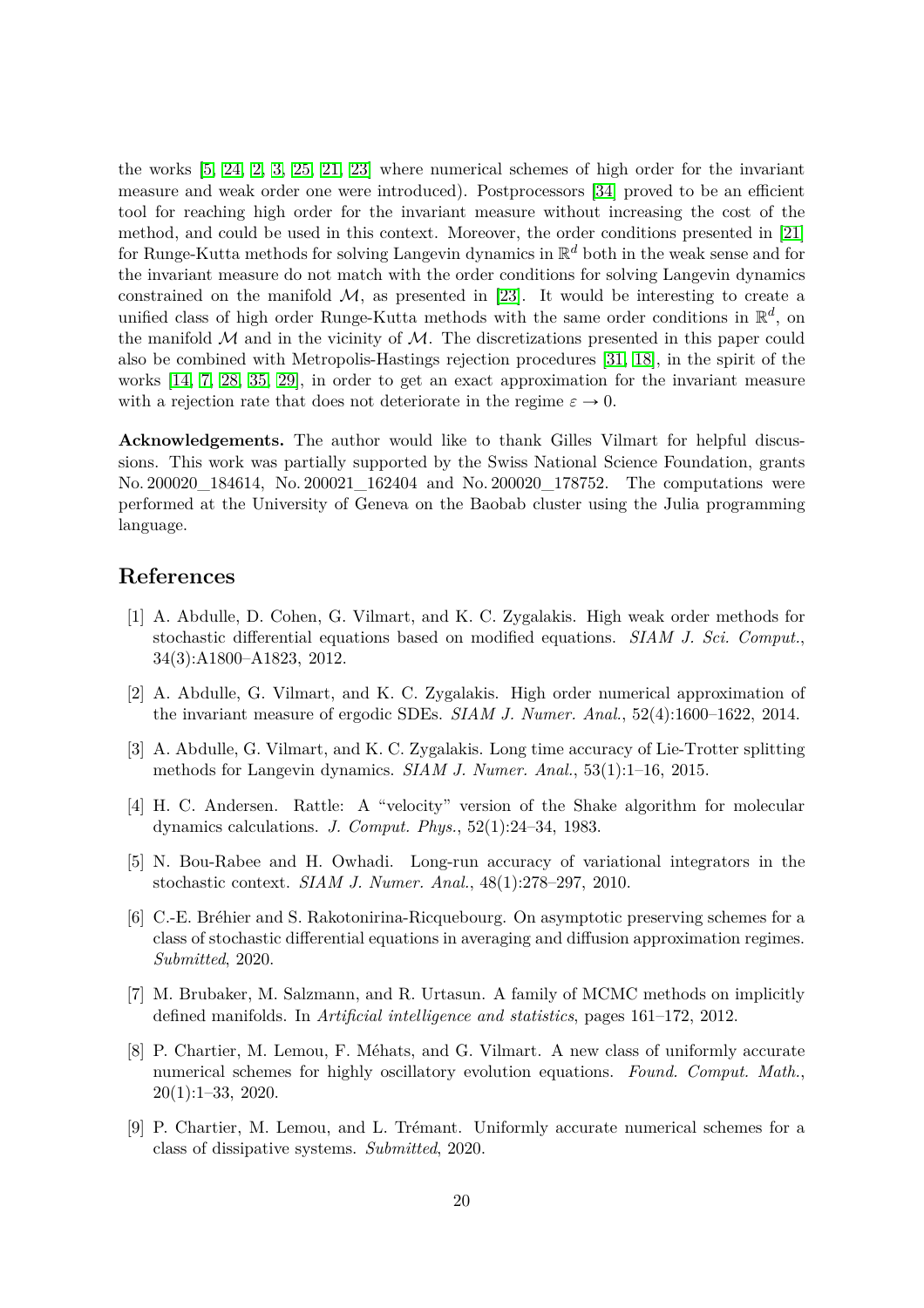- <span id="page-20-3"></span><span id="page-20-0"></span>[10] G. Ciccotti, R. Kapral, and E. Vanden-Eijnden. Blue moon sampling, vectorial reaction coordinates, and unbiased constrained dynamics. *ChemPhysChem*, 6(9):1809–1814, 2005.
- <span id="page-20-9"></span>[11] G. Ciccotti, T. Lelievre, and E. Vanden-Eijnden. Projection of diffusions on submanifolds: application to mean force computation. *Comm. Pure Appl. Math.*, 61(3):371–408, 2008.
- <span id="page-20-13"></span>[12] A. Debussche and E. Faou. Weak backward error analysis for SDEs. *SIAM J. Numer. Anal.*, 50(3):1735–1752, 2012.
- <span id="page-20-7"></span>[13] I. I. Gikhman and A. V. Skorokhod. Stochastic differential equations. In *The Theory of Stochastic Processes III*, pages 113–219. Springer, 2007.
- [14] M. Girolami and B. Calderhead. Riemann manifold Langevin and Hamiltonian Monte Carlo methods. *J. R. Stat. Soc. Ser. B Stat. Methodol.*, 73(2):123–214, 2011. With discussion and a reply by the authors.
- <span id="page-20-12"></span>[15] E. Hairer, C. Lubich, and G. Wanner. *Geometric numerical integration*, volume 31 of *Springer Series in Computational Mathematics*. Springer-Verlag, Berlin, second edition, 2006. Structure-preserving algorithms for ordinary differential equations.
- <span id="page-20-1"></span>[16] E. Hairer and G. Wanner. *Solving ordinary differential equations. II*, volume 14 of *Springer Series in Computational Mathematics*. Springer-Verlag, Berlin, 2010. Stiff and differential-algebraic problems, Second revised edition, paperback.
- <span id="page-20-2"></span>[17] R. Z. Hasminskii. *Stochastic stability of differential equations*, volume 7 of *Monographs and Textbooks on Mechanics of Solids and Fluids: Mechanics and Analysis*. Sijthoff & Noordhoff, Alphen aan den Rijn—Germantown, Md., 1980. Translated from the Russian by D. Louvish.
- <span id="page-20-10"></span><span id="page-20-6"></span>[18] W. K. Hastings. Monte Carlo sampling methods using Markov chains and their applications. *Biometrika*, 57(1):97–109, 1970.
- [19] M. Kopec. Weak backward error analysis for Langevin process. *BIT Numer. Math.*, 55(4):1057–1103, 2015.
- <span id="page-20-11"></span>[20] M. Kopec. Weak backward error analysis for overdamped Langevin processes. *IMA J. Numer. Anal.*, 35(2):583–614, 2015.
- <span id="page-20-4"></span>[21] A. Laurent and G. Vilmart. Exotic aromatic B-series for the study of long time integrators for a class of ergodic SDEs. *Math. Comp.*, 89(321):169–202, 2020.
- <span id="page-20-8"></span>[22] A. Laurent and G. Vilmart. Multirevolution integrators for differential equations with fast stochastic oscillations. *SIAM J. Sci. Comput.*, 42(1):A115–A139, 2020.
- <span id="page-20-5"></span>[23] A. Laurent and G. Vilmart. Order conditions for sampling the invariant measure of ergodic stochastic differential equations on manifolds. *To appear in Found. Comput. Math.*, 2021.
- <span id="page-20-14"></span>[24] B. Leimkuhler and C. Matthews. Rational construction of stochastic numerical methods for molecular sampling. *Appl. Math. Res. Express. AMRX*, 2013(1):34–56, 2013.
- <span id="page-20-15"></span>[25] B. Leimkuhler, C. Matthews, and G. Stoltz. The computation of averages from equilibrium and nonequilibrium Langevin molecular dynamics. *IMA J. Numer. Anal.*, 36(1):13– 79, 2016.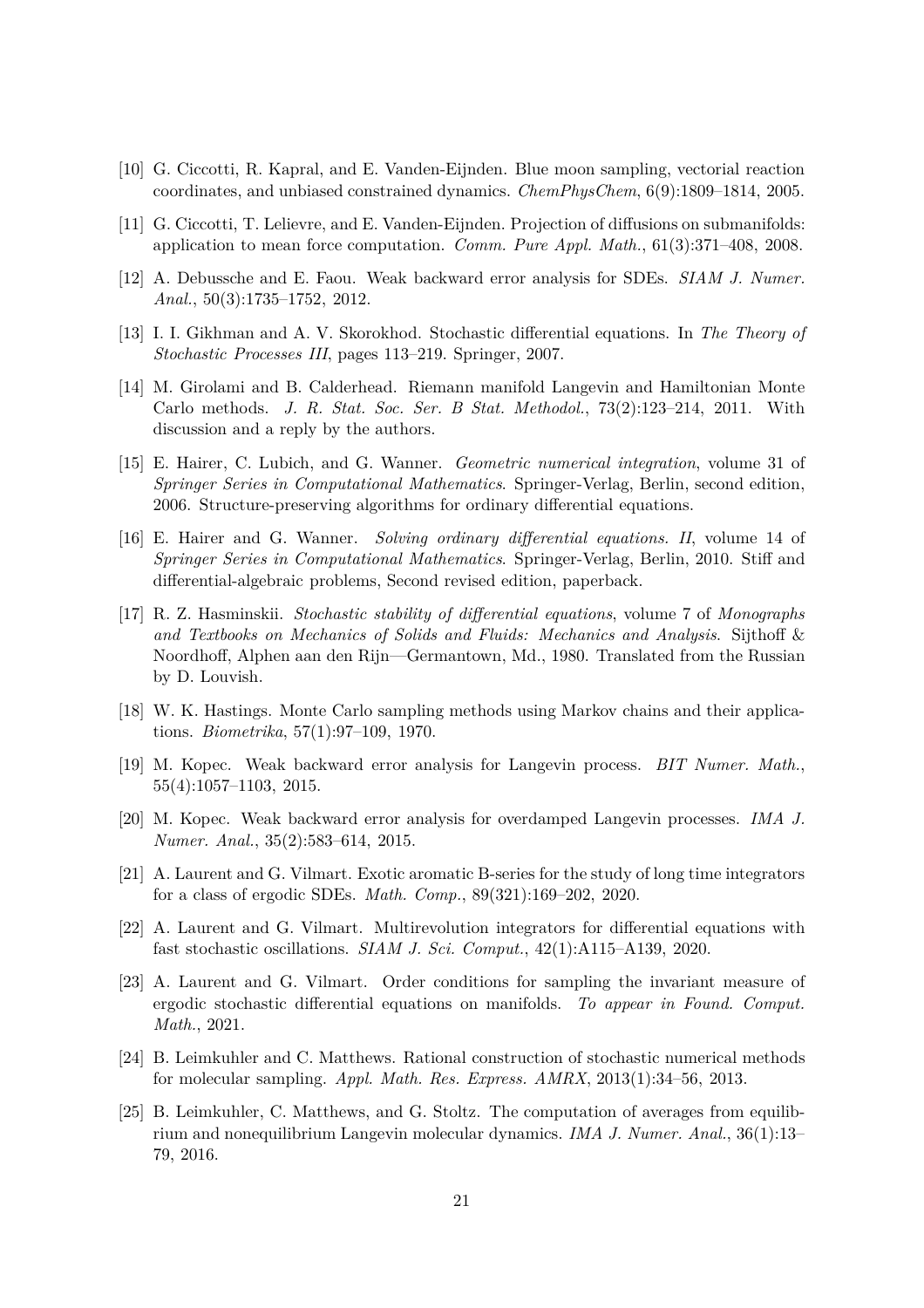- <span id="page-21-2"></span>[26] T. Lelièvre, C. Le Bris, and E. Vanden-Eijnden. Analyse de certains schémas de discrétisation pour des équations différentielles stochastiques contraintes. *C. R. Math. Acad. Sci. Paris*, 346(7-8):471–476, 2008.
- <span id="page-21-3"></span><span id="page-21-0"></span>[27] T. Lelièvre, M. Rousset, and G. Stoltz. *Free energy computations*. Imperial College Press, London, 2010. A mathematical perspective.
- <span id="page-21-4"></span>[28] T. Lelièvre, M. Rousset, and G. Stoltz. Langevin dynamics with constraints and computation of free energy differences. *Math. Comp.*, 81(280):2071–2125, 2012.
- <span id="page-21-1"></span>[29] T. Lelièvre, M. Rousset, and G. Stoltz. Hybrid Monte Carlo methods for sampling probability measures on submanifolds. *Numer. Math.*, 143(2):379–421, 2019.
- [30] J. C. Mattingly, A. M. Stuart, and D. J. Higham. Ergodicity for SDEs and approximations: locally Lipschitz vector fields and degenerate noise. *Stochastic Process. Appl.*, 101(2):185–232, 2002.
- <span id="page-21-8"></span><span id="page-21-6"></span>[31] N. Metropolis, A. W. Rosenbluth, M. N. Rosenbluth, A. H. Teller, and E. Teller. Equation of state calculations by fast computing machines. *J. Chem. Phys.*, 21(6):1087–1092, 1953.
- <span id="page-21-5"></span>[32] G. N. Milstein and M. V. Tretyakov. *Stochastic numerics for mathematical physics*. Scientific Computation. Springer-Verlag, Berlin, 2004.
- [33] J.-P. Ryckaert, G. Ciccotti, and H. J. Berendsen. Numerical integration of the cartesian equations of motion of a system with constraints: molecular dynamics of n-alkanes. *J. Comput. Phys.*, 23(3):327–341, 1977.
- <span id="page-21-12"></span>[34] G. Vilmart. Postprocessed integrators for the high order integration of ergodic SDEs. *SIAM J. Sci. Comput.*, 37(1):A201–A220, 2015.
- <span id="page-21-7"></span>[35] E. Zappa, M. Holmes-Cerfon, and J. Goodman. Monte Carlo on manifolds: sampling densities and integrating functions. *Comm. Pure Appl. Math.*, 71(12):2609–2647, 2018.
- <span id="page-21-11"></span><span id="page-21-10"></span>[36] W. Zhang. Ergodic SDEs on submanifolds and related numerical sampling schemes. *ESAIM Math. Model. Numer. Anal.*, 2019.
- [37] K. C. Zygalakis. On the existence and the applications of modified equations for stochastic differential equations. *SIAM J. Sci. Comput.*, 33(1):102–130, 2011.

# **Appendices**

## <span id="page-21-9"></span>**A Proof of Theorem [2.2](#page-3-2)**

In this section, we prove the convergence of the penalized Langevin dynamics [\(1.3\)](#page-1-0) to the constrained dynamics [\(1.2\)](#page-0-0) when  $\varepsilon \to 0$ , as stated in Theorem [2.2.](#page-3-2) The proof uses similar techniques and arguments to those in [\[11,](#page-20-0) Appendix C]. However, since we rescaled the stiff term in [\(1.3\)](#page-1-0), there is no need for a change of time to prove the convergence to the constrained dynamics.